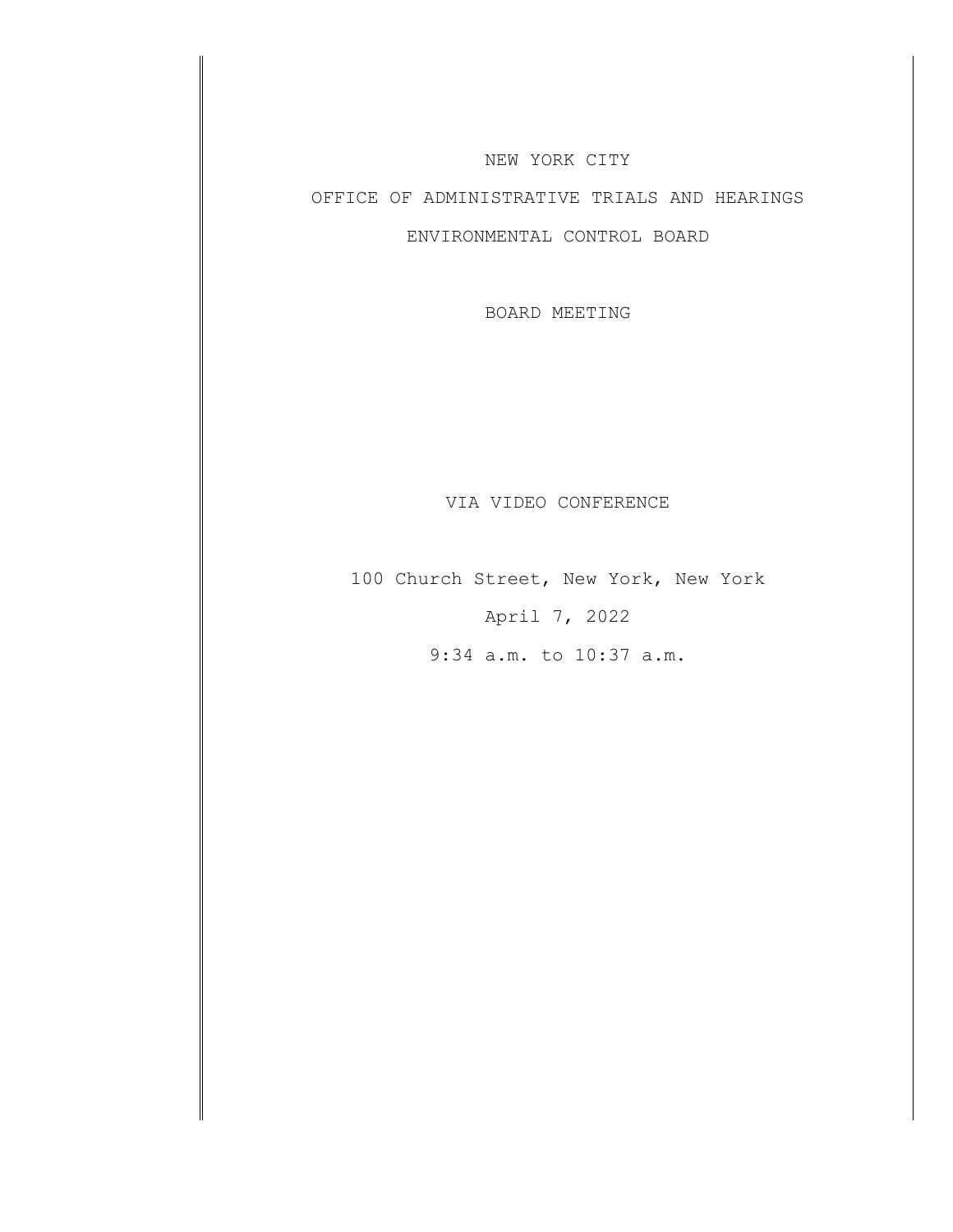#### MEMBERS PRESENT:

**Olga Statz, Esq. - Designee for John Castelli, Esq., Acting Commissioner/Chief Administrative Law Judge, OATH, Chair/Executive Director, OATH ECB Shamonda Graham - Department of Buildings (DOB) Joseph Gregory, Esq. – New York City Fire Department (FDNY) Elizabeth Knauer, Esq. - Appointed Member (Water) Madelynn Liguori, Esq. – Department of Sanitation (DSNY) Jorge Martinez, Esq. – Department of Health & Mental Hygiene (DOHMH) Russell Pecunies, Esq. – Department of Environmental Protection (DEP) Matthew Schneid, Esq. – Appointed Member (Real Estate) Thomas Shpetner, Esq. - Appointed Member (Business) Matthew Smith, Esq. - New York City Police Department (NYPD) Jarrod Whittington - Appointed Member (Noise)**

#### ALSO PRESENT:

Rachel Amar - Special Assistant to Commissioner (OATH) John Castelli, Esq. - Acting Commissioner/Deputy Commissioner for Legislative Affairs, OATH Kelly Corso, Esq. - Assistant Commissioner for Hearings Division Adjudications, OATH Brian Gatens - Member of Public Svetlana Iosilevich, Esq. - Executive Agency Counsel, Business Integrity Commission (BIC) Catherine Jakubik, Esq. - Assistant General Counsel, OATH Timothy Jones, Esq. - Senior Counsel, OATH Richard J. LaPlant – Office of Management and Budget (OMB) Maria Marchiano, Esq. - Deputy Commissioner/Chief Clerk, OATH Frank Ng, Esq. - Deputy General Counsel, OATH Asim Rehman, Esq. - Commissioner/Chief Administrative Law Judge, OATH, Chair/Executive Director, OATH ECB Peter Schulman, Esq. – Assistant Commissioner for Appeals, OATH Frances Shine - Secretary to the Board, OATH Amy Slifka, Esq. – Deputy Commissioner/Hearings Division, OATH Samuel Solomon, Esq. – Chief of Staff/Special Counsel, OATH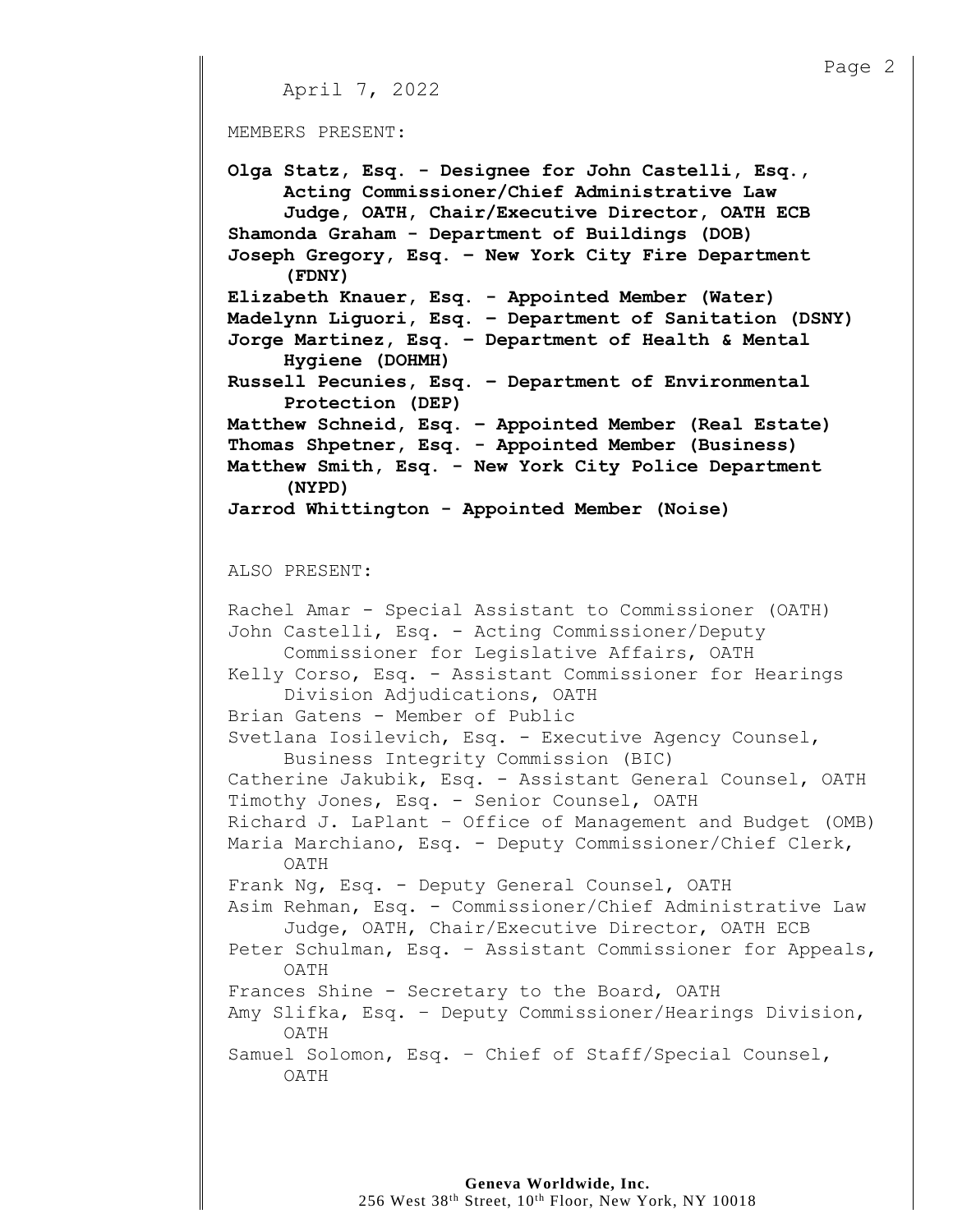Thomas Southwick, Esq. - Supervising Attorney for Appeals, OATH Joy A. Thompson, Esq. - Assistant General Counsel, OATH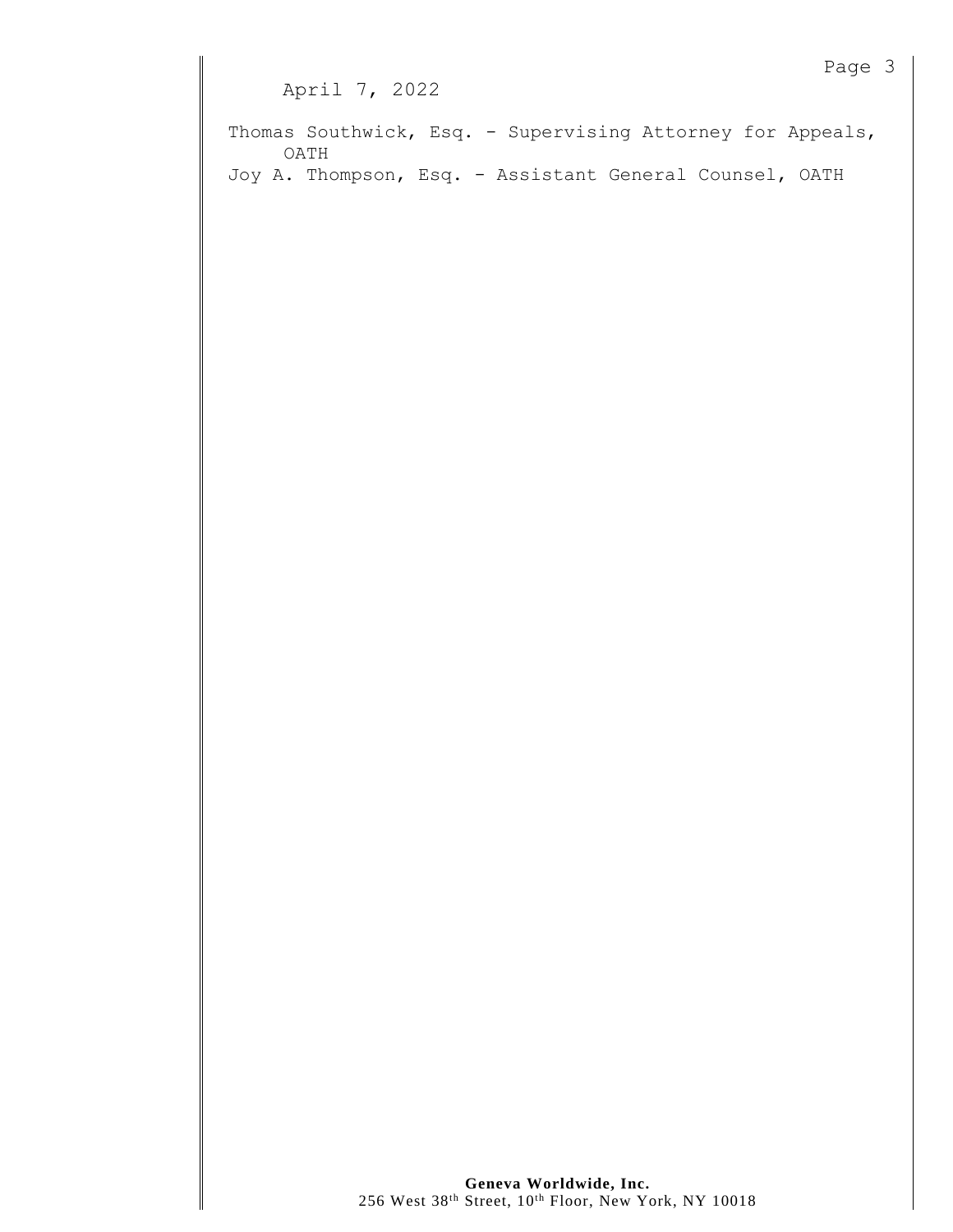INDEX

|                          | Page |
|--------------------------|------|
| Olga Statz, Esq.         | 5    |
| John Castelli, Esq.      | 5    |
| Asim Rehman, Esq.        | 6    |
| Joy Thompson, Esq.       | 8    |
| Shamonda Graham          | 8    |
| Joseph Gregory, Esq.     | 8    |
| Elizabeth Knauer, Esq.   | 8    |
| Madelynn Liquori, Esq.   | 8    |
| Jorge Martinez, Esq.     | 8    |
| Russell Pecunies, Esq.   | 8    |
| Matthew Schneid, Esq.    | 9    |
| Thomas Shpetner, Esq.    | 9    |
| Matthew Smith, Esq.      | 9    |
| Jarrod Whittington, Esq. | 9    |
| Amy Slifka, Esq.         | 22   |
| Maria Marchiano, Esq.    | 26   |
| Peter Schulman, Esq.     | 33   |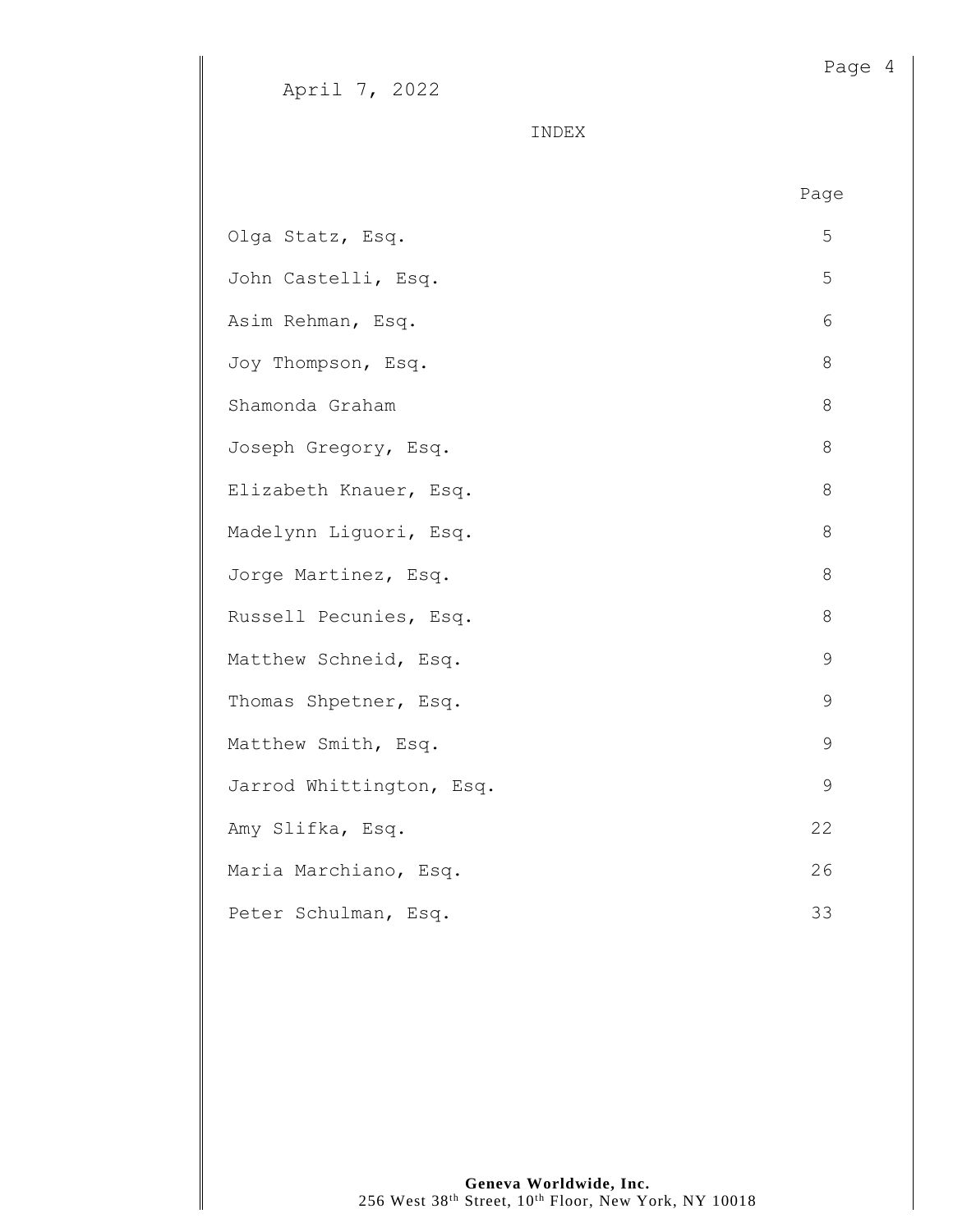|                | Page 5                                           |  |  |
|----------------|--------------------------------------------------|--|--|
| $\mathbf{1}$   | April 7, 2022                                    |  |  |
| $\mathbf{2}$   | (The board meeting commenced at 9:34             |  |  |
| $\mathfrak{Z}$ | $a.m.$ )                                         |  |  |
| 4              | OLGA STATZ, ESQ., DESIGNEE FOR JOHN              |  |  |
| 5              | CASTELLI, ESQ., ACTING COMMISSIONER/CHIEF        |  |  |
| 6              | ADMINISTRATIVE LAW JUDGE, OATH, CHAIR/EXECUTIVE  |  |  |
| 7              | DIRECTOR, OATH: Good morning, everybody. You     |  |  |
| $8\,$          | all know me. I'm Olga Statz. And, today, I'm     |  |  |
| $\mathsf 9$    | joined by two special quests. We have our soon-  |  |  |
| 10             | to-be Commissioner, Asim Rehman, and our Acting  |  |  |
| 11             | Commissioner, John Castelli. I'm going to turn   |  |  |
| 12             | it over to John and he can say a few words about |  |  |
| 13             | our new Commissioner.                            |  |  |
| 14             | JOHN CASTELLI, ESQ., ACTING                      |  |  |
| 15             | COMMISSIONER/DEPUTY COMMISSIONER FOR LEGISLATIVE |  |  |
| 16             | AFFAIRS, OATH: Hi. Can everyone hear me?         |  |  |
| 17             | Great. I didn't mute, I'm not speaking muted.    |  |  |
| 18             | Good. Thank you, Olga.                           |  |  |
| 19             | This is really a special day. Fifty-             |  |  |
| 20             | four years. The Environmental Control Board has  |  |  |
| 21             | been going for 54 years. And there are special   |  |  |
| 22             | days, and this is one of them. And I am honored  |  |  |
| 23             | and privileged to introduce our newest, our new  |  |  |
| 24             | Commissioner, Asim Rehman. I am excited. We are  |  |  |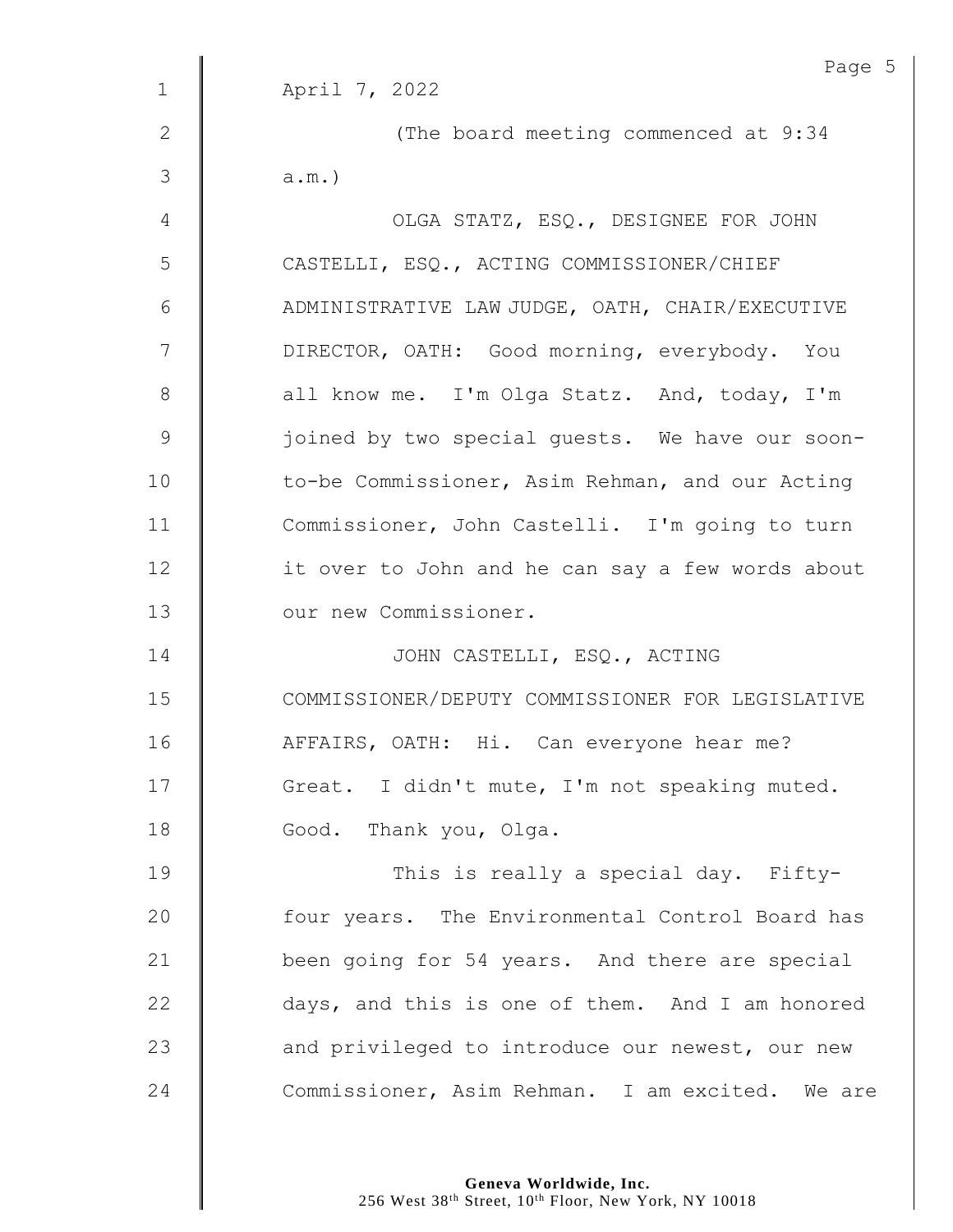Page 6 1 April 7, 2022 2 || all, we are all excited about Commissioner 3 | Rehman's joining us and, and looking forward to 4 | his leadership. I know it'll be outstanding. 5 || I've, I know, and I look forward to, all  $6 \parallel$  of us look forward to working, serving, working, 7 | serving our, our City, working under the 8 Commissioner's leadership. And I could, I'm not 9 | qoing to get into all of the wonderful things I 10 **deg** could say about the Commissioner, because the 11 | Board, some of you would quit with the amount of  $12$   $\parallel$  time it would take for me to go through it. So, 13 U but I'm not going to do that, and I could. If 14 **anybody wants to reach out to me, we could, we** 15 **could schedule a, a three-hour seminar to talk** 16 | about all the achievements and accomplishments in 17 | his career and lifetime. 18 | So, without further ado, I want to 19 introduce Commissioner Rehman. Commissioner 20 | Rehman? 21 | ASIM REHMAN, ESO., COMMISSIONER/CHIEF 22 ADMINISTRATIVE LAW JUDGE, OATH, CHAIR/EXECUTIVE 23 **DIRECTOR, OATH ECB:** Thank you, everyone. John, 24 **thank you.** That's very generous of you. I do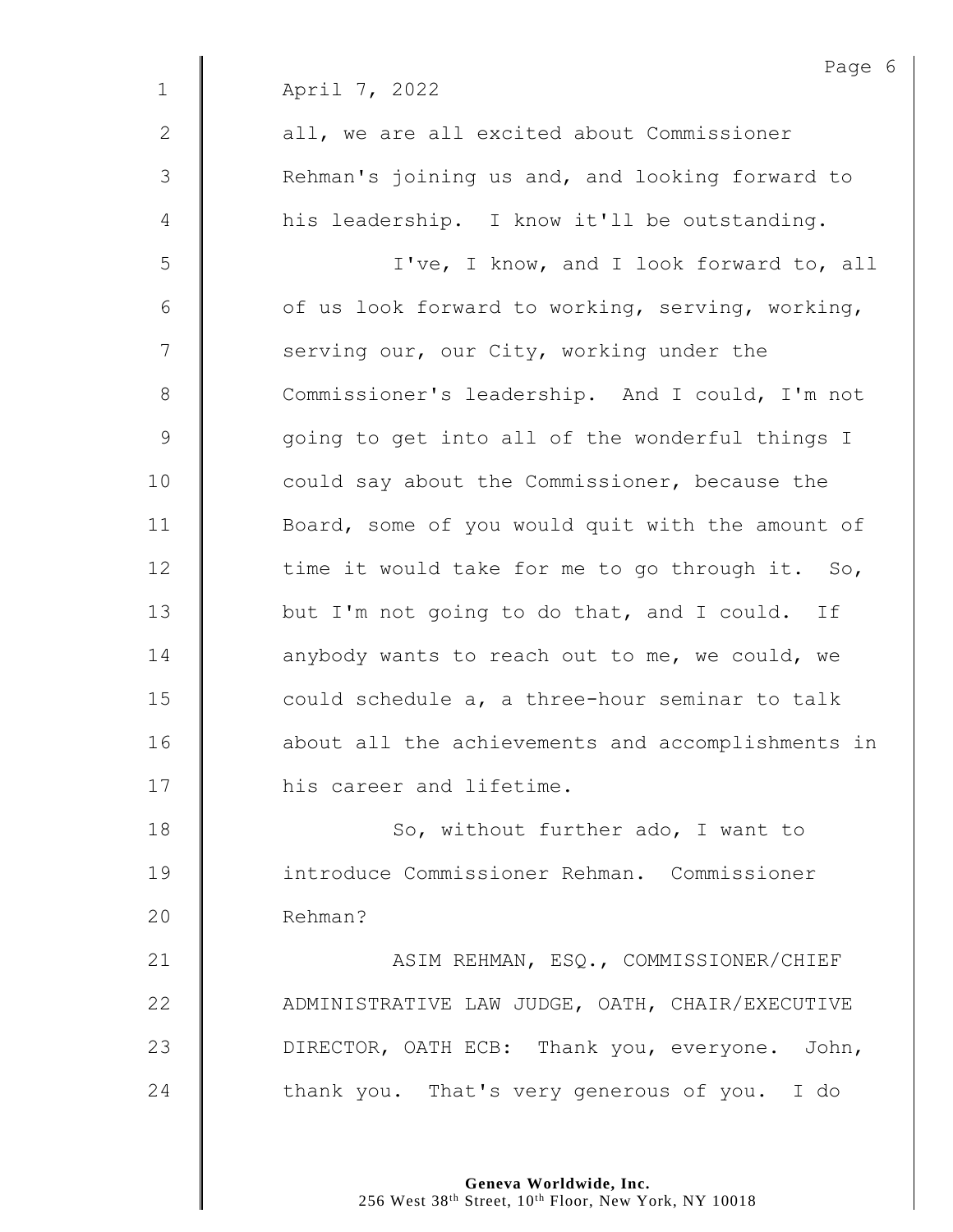Page 7 1 April 7, 2022 2 **appreciate it.** 3 || Good morning, everyone. Asim Rehman, 4 | the incoming Commissioner. And thank you for 5 | allowing me to spend time on your agenda to say 6 || good morning and to welcome you and to thank you 7 | for the important work that the Board does. This 8 | is a vital organ in City government and it's an 9 | important part of the work we do to make sure 10 | that we have fairness in our processes and that 11 we enhance the public's trust in the important 12 | work that City government does. 13 || So I am still in learning mode on a lot 14 **deger** of these things and am happy that I can be here  $15$   $\parallel$  and, and listen in before I start officially. 16 | I'll be joining OATH next week. But, again, just 17 | wanted to, to be here to listen, to learn, to, to 18 **S** see you all in action and to thank you all for 19 The work that you do. I will turn it back to 20 | today's Chair, but thank you again. It's a 21 **| pleasure to meet you all.** 22 | MS. STATZ: Thank you so much, 23 Commissioner. Again, good morning, everybody. 24  $\parallel$  I'm going to ask Joy to do the roll call, please.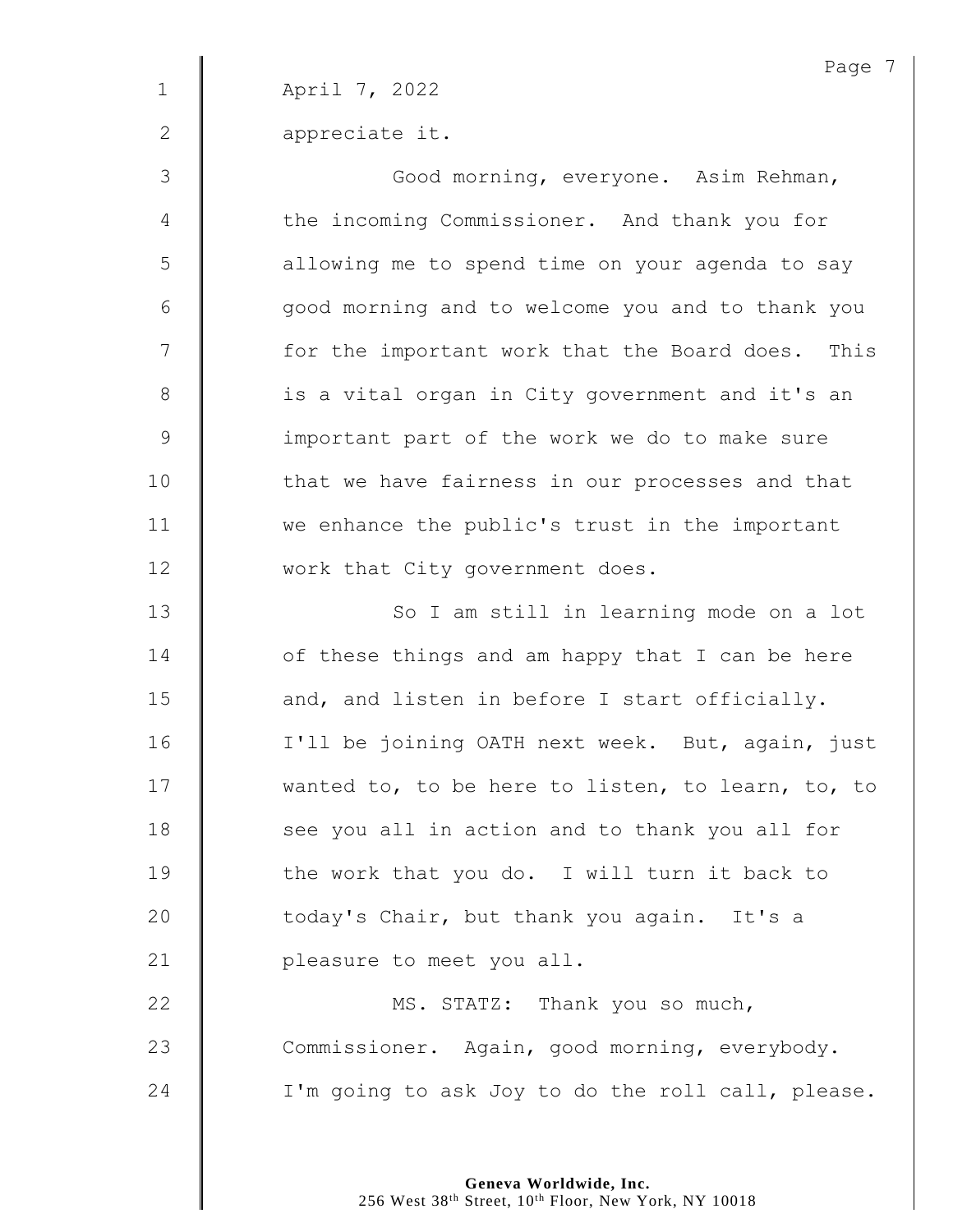|               | Page 8                                        |
|---------------|-----------------------------------------------|
| $\mathbf{1}$  | April 7, 2022                                 |
| 2             | JOY A. THOMPSON, ESQ., ASSISTANT GENERAL      |
| 3             | COUNSEL, OATH: Good morning. I am going to    |
| 4             | start with Olga Statz as the designee for the |
| 5             | Acting Commissioner, John Castelli.           |
| 6             | MS. STATZ: Present.                           |
| 7             | MS. THOMPSON: Shamonda Graham?                |
| $8\,$         | SHAMONDA GRAHAM, DEPARTMENT OF                |
| $\mathcal{G}$ | BUILDINGS: I'm here.                          |
| 10            | MS. THOMPSON: Joseph Gregory?                 |
| 11            | JOSEPH GREGORY, ESQ., NEW YORK CITY FIRE      |
| 12            | DEPARTMENT: Present.                          |
| 13            | MS. THOMPSON: Elizabeth Knauer?               |
| 14            | ELIZABETH KNAUER, ESQ., APPOINTED MEMBER      |
| 15            | (WATER): Present.                             |
| 16            | MS. THOMPSON: Madelynn Liquori?               |
| 17            | MADELYNN LIGUORI, ESQ., DEPARTMENT OF         |
| 18            | SANITATION (DSNY): Present.                   |
| 19            | MS. THOMPSON: Jorge Martinez?                 |
| 20            | JORGE MARTINEZ, ESQ. - DEPARTMENT OF          |
| 21            | HEALTH & MENTAL HYGIENE (DOHMH): I'm here.    |
| 22            | MS. THOMPSON: Russell Pecunies?               |
| 23            | RUSSELL PECUNIES, ESQ., DEPARTMENT OF         |
| 24            | ENVIRONMENTAL PROTECTION: Here.               |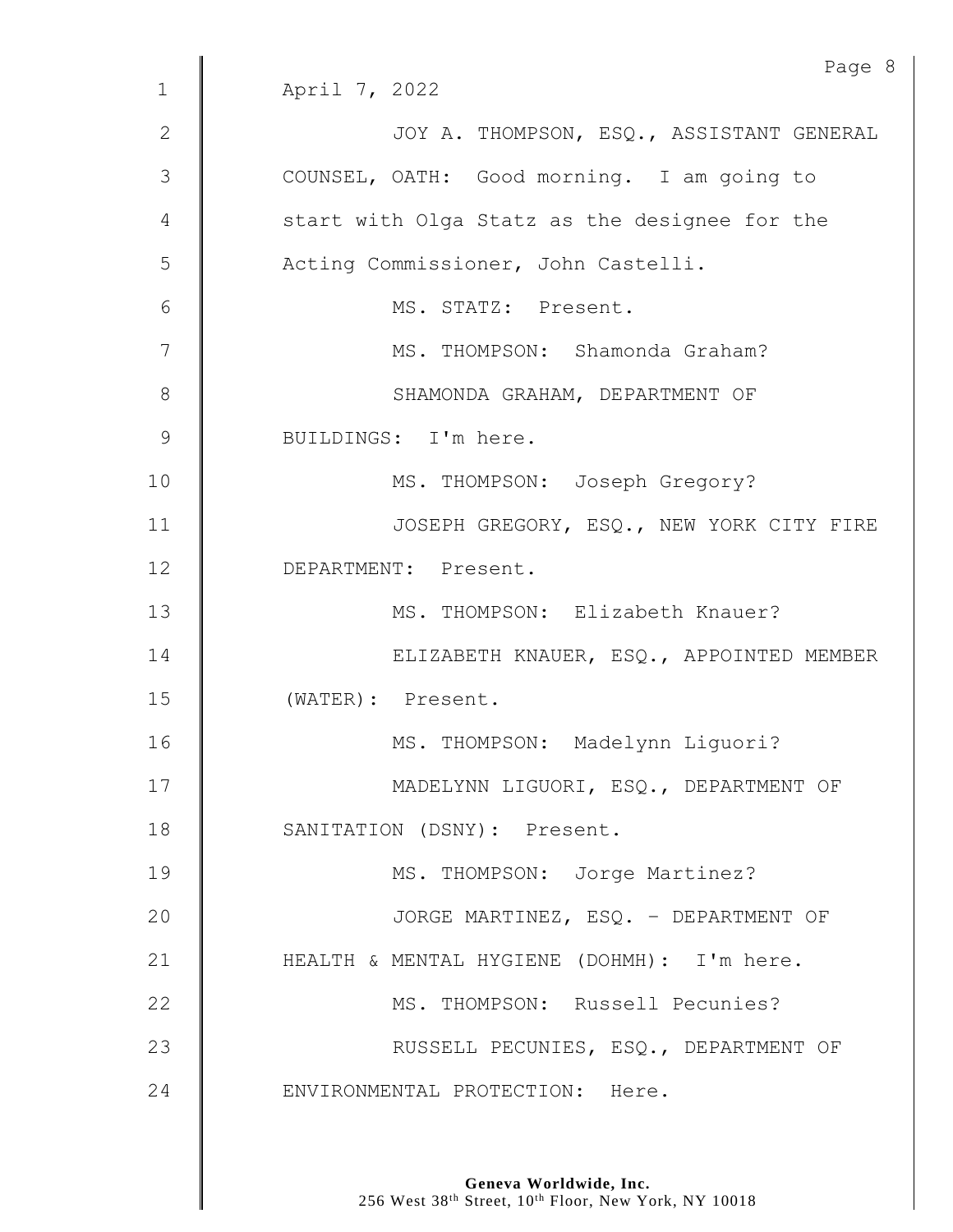|                | Page 9                                            |
|----------------|---------------------------------------------------|
| $\mathbf 1$    | April 7, 2022                                     |
| $\mathbf{2}$   | MS. THOMPSON: Matthew Schneid?                    |
| 3              | MATTHEW SCHNEID, ESQ., APPOINTED MEMBER           |
| 4              | (REAL ESTATE): Present.                           |
| 5              | MS. THOMPSON: Thomas Shpetner?                    |
| 6              | THOMAS SHPETNER, ESQ., APPOINTED MEMBER           |
| $\overline{7}$ | (BUSINESS): Sorry. Present.                       |
| 8              | MS. THOMPSON: Matthew Smith?                      |
| 9              | MATTHEW SMITH, ESQ., NEW YORK CITY                |
| 10             | POLICE DEPARTMENT (NYPD): Present.                |
| 11             | MS. THOMPSON: Douglas Swann? And                  |
| 12             | Jarrod Whittington?                               |
| 13             | JARROD WHITTINGTON, APPOINTED MEMBER              |
| 14             | (NOISE): Present.                                 |
| 15             | MS. THOMPSON: Okay, we have a quorum              |
| 16             | with 11 of our members.                           |
| 17             | MS. STATZ: Thank you so much, Joy. The            |
| 18             | first thing I'd like to do is to ask for a motion |
| 19             | to adopt the minutes, please. Thank you. So I     |
| 20             | see a motion from Matt, seconded by Elizabeth.    |
| 21             | Is, does anyone have any corrections or additions |
| 22             | for the minutes? Can you take a vote on the       |
| 23             | minutes, please, Joy?                             |
| 24             | MS. THOMPSON: Sure. At this time, I'm             |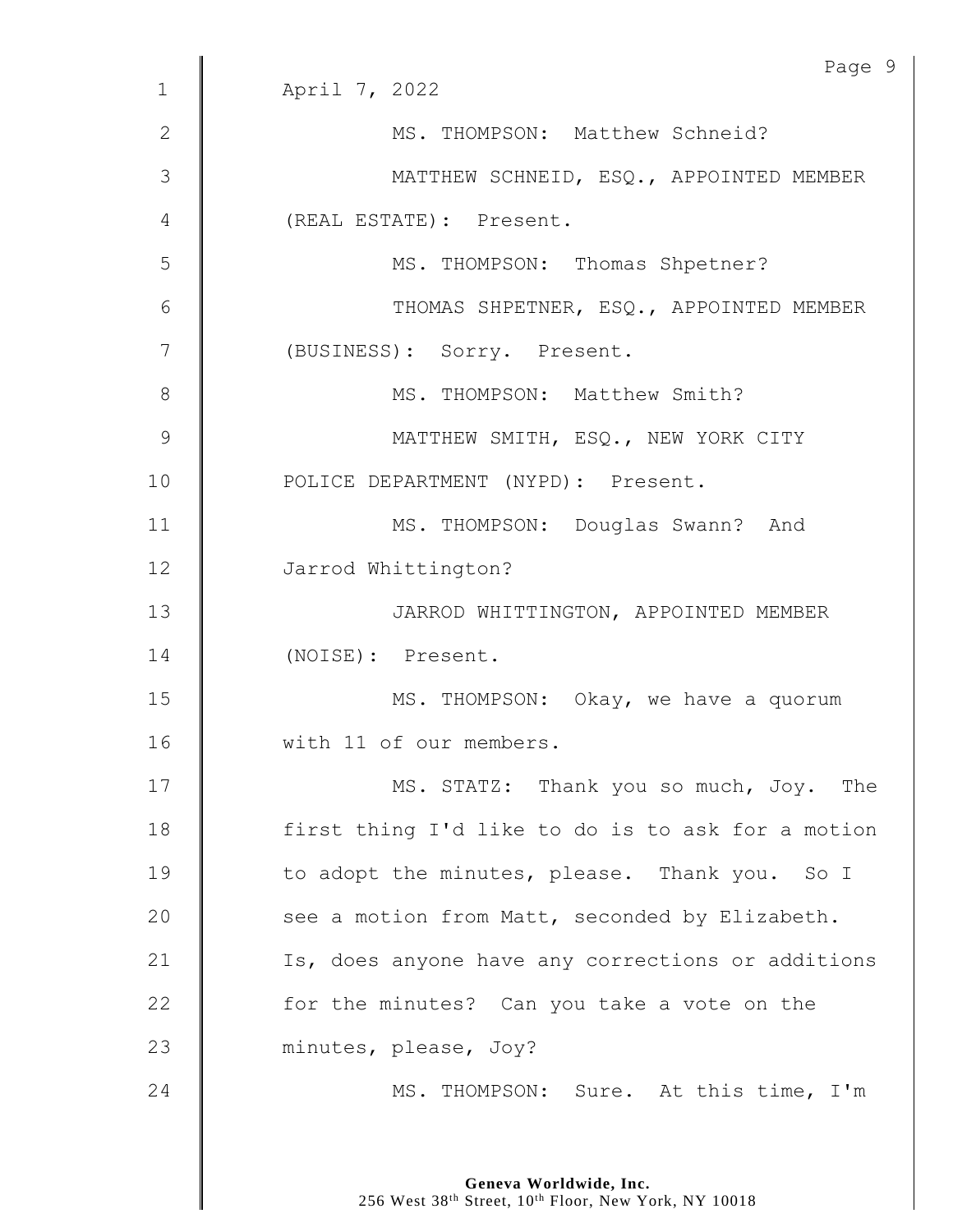|             | Page 10                                           |
|-------------|---------------------------------------------------|
| $\mathbf 1$ | April 7, 2022                                     |
| 2           | going to ask if anyone has any objections to the  |
| 3           | adoption or the approval of the minutes from the  |
| 4           | February 10, 2022 ECB Board Meeting. Any          |
| 5           | abstentions? Okay. The minutes have been          |
| 6           | approved.                                         |
| 7           | MS. STATZ: Thank you very much. So                |
| $8\,$       | the, the first substantive item on the agenda is  |
| $\mathsf 9$ | the adoption of our amendments to our appeals and |
| 10          | representation rules.                             |
| 11          | You, the, the documents were, so were             |
| 12          | distributed earlier and you've had all a chance   |
| 13          | to review them. And you'll see that these         |
| 14          | amendments are nothing radically different from   |
| 15          | what we've had before. They were all amendments   |
| 16          | to streamline our processes and to adopt certain  |
| 17          | practices and to codify certain practices that we |
| 18          | found have worked very well for us during this    |
| 19          | period of time and worked very well with us as    |
| 20          | we've taken on the, the remote work, the remote   |
| 21          | hearings section of what we're doing. So I, I     |
| 22          | present these to you and I'm, I'm interested in   |
| 23          | ha-, knowing if you guys have any questions or if |
|             |                                                   |

24 there's any clarification I can, I can bring. I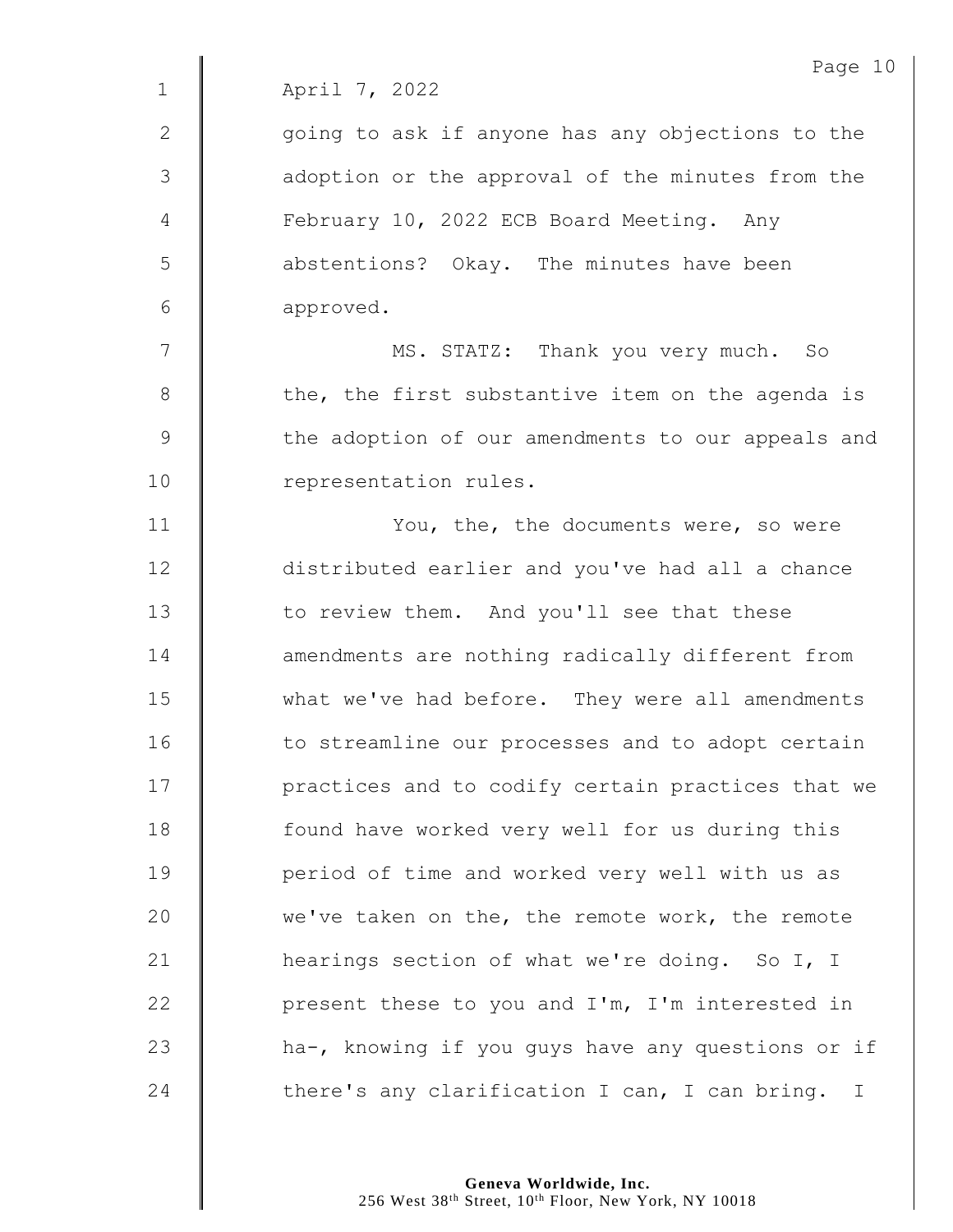| Page 11                                           |
|---------------------------------------------------|
| April 7, 2022                                     |
| don't hear any questions, so --                   |
| MS. GRAHAM: Olga?                                 |
| MS. KNAUER: Sorry.                                |
| MS. STATZ: Yes?                                   |
| MS. KNAUER: I, I did have a question,             |
| Olga.                                             |
| MS. STATZ: Yes.                                   |
| MS. KNAUER: This is Elizabeth Knauer,             |
| Appointed Member. There were, there's a few       |
| places in the proposed rule that reference, I, I  |
| guess forms or means that will be identified by   |
| OATH for certain submissions to be made. And I    |
| just, I, I'm just wondering, logistically, how    |
| will, how will those, those processes be          |
| communicated to the community that's likely to be |
| affected by them?                                 |
| MS. STATZ: A lot of the forms, or most            |
| of the forms, are going to be on our website. A   |
| lot of this also is done by e-mail. And those,    |
| the, the contact information and the forms are on |
| the website. And when people call or contact the  |
| office, also provisions are made for them, as     |
| well.                                             |
|                                                   |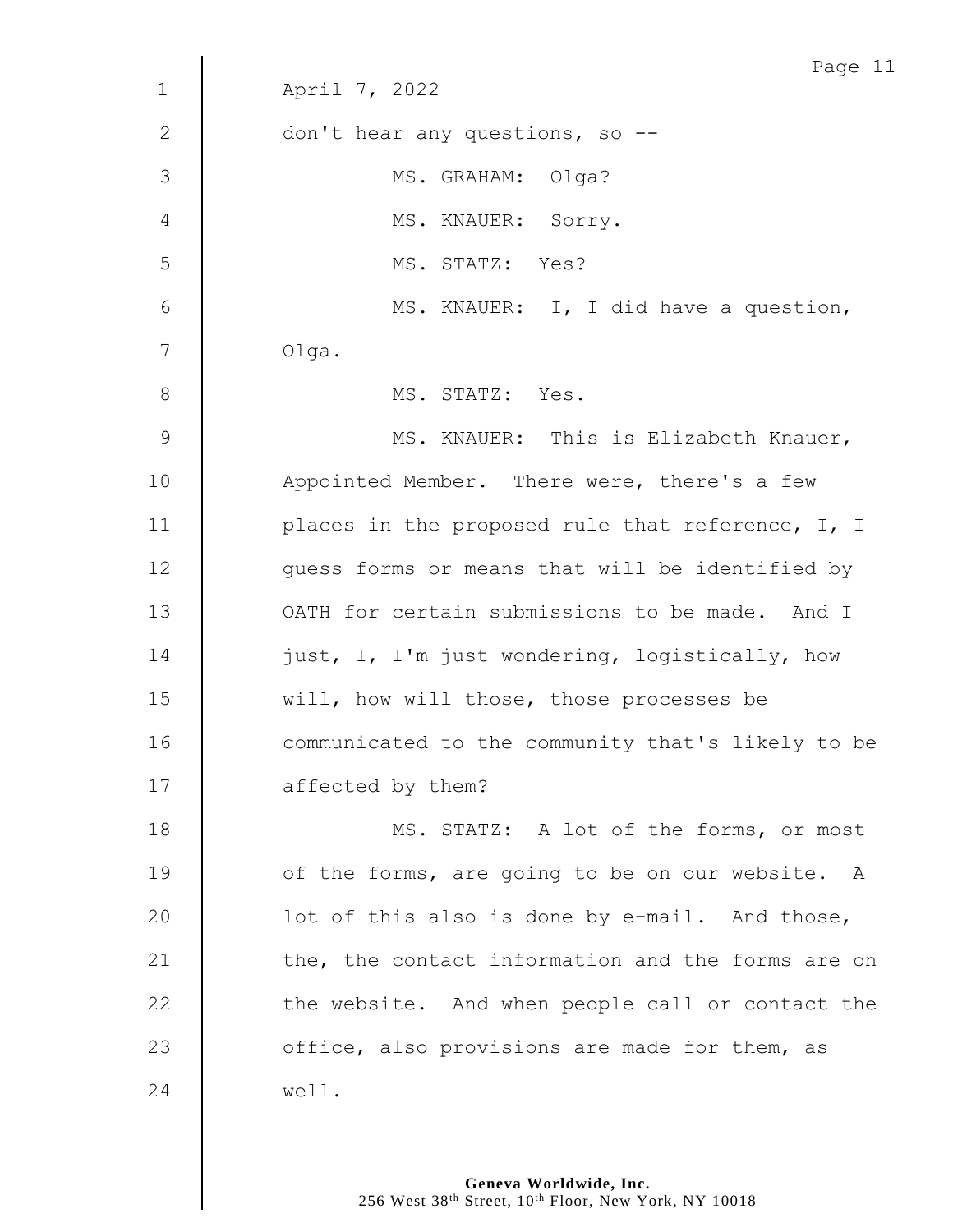|                | Page 12                                           |
|----------------|---------------------------------------------------|
| $\mathbf 1$    | April 7, 2022                                     |
| $\mathbf{2}$   | MS. KNAUER: Okay, thank you.                      |
| 3              | MS. STATZ: You're welcome.                        |
| 4              | MS. GRAHAM: Hey, Olga. Shamonda                   |
| 5              | Graham, Department of Buildings.                  |
| $6\,$          | MS. STATZ: Shamonda.                              |
| 7              | MS. GRAHAM: In looking through the, the           |
| $8\,$          | rules, I see that they are very much similar to   |
| $\overline{9}$ | what we have, and some of it is stuff that we     |
| 10             | already have. The one thing that stands out to    |
| 11             | me, as an enforcement agency, is it looks like    |
| 12             | you guys have some control over whether the high  |
| 13             | volume reps would be able to add cases on, once   |
| 14             | they've provided you guys the list. So I'd just   |
| 15             | like confirmation that once you guys have the     |
| 16             | list of cases that they intend to do, they are no |
| 17             | longer going to be able to, last minute, add      |
| 18             | cases.                                            |
| 19             | MS. STATZ: That's --                              |
| 20             | MS. GRAHAM: Of course, giving you guys            |
| 21             | discretion to make a decision.                    |
| 22             | MS. STATZ: So, so you said it exactly             |
| 23             | right. So, at the -- ultimately, we would have    |
| 24             | that discretion, but in extreme circumstances.    |
|                |                                                   |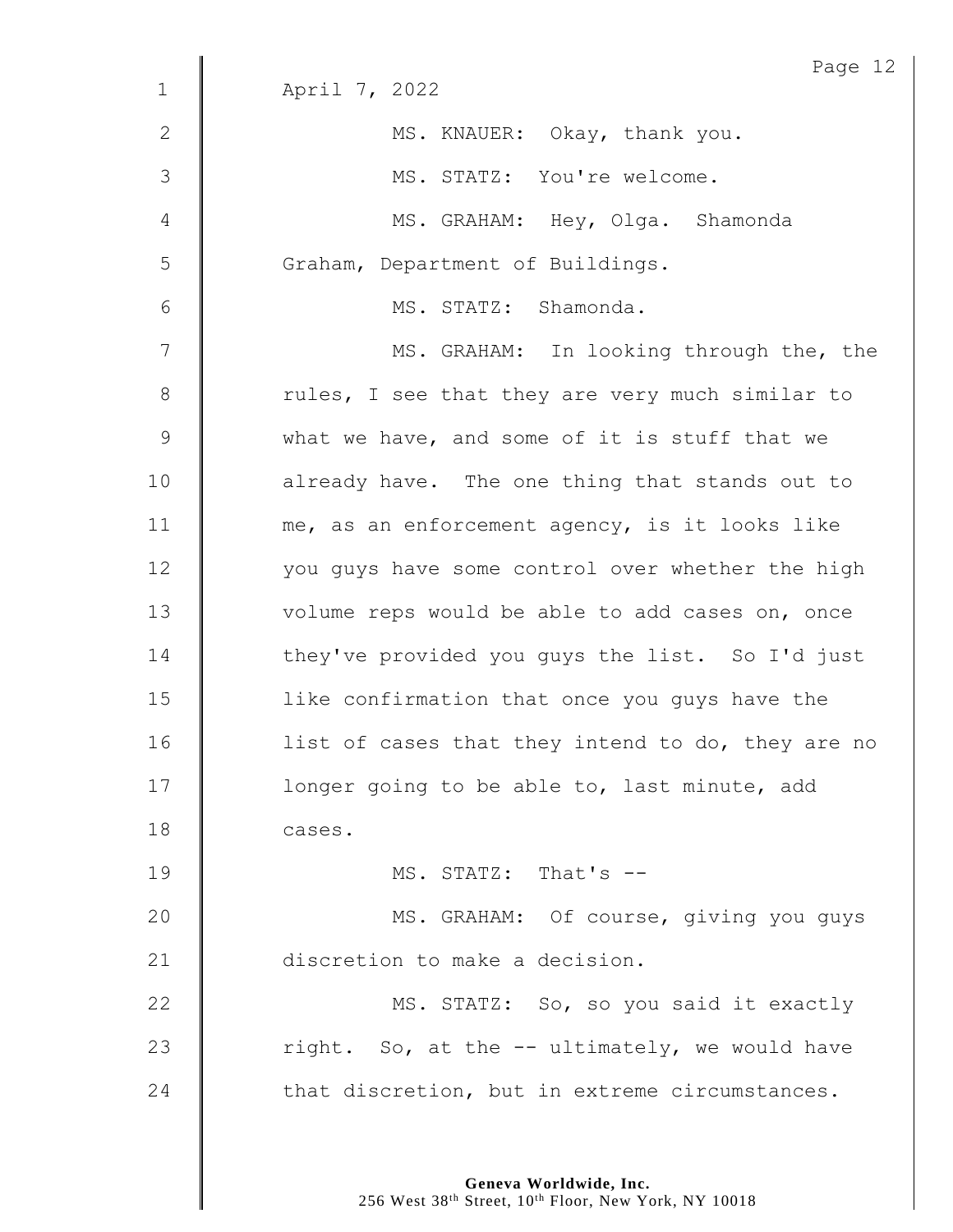2 The way we drafted these rules is to set down 3 | very clearly the, the, the number limitation and 4 formake sure that there are no last minute 5 | changes, because it creates havoc at Clerks, at 6 | Clerks and at Hearings. The only last minute  $7 \parallel$  action that a, that a, an attorney or a high 8 | volume rep can take is to withdraw cases. That's 9 the only thing that they can do completely in 10 | their discretion. But if they want to add cases 11  $\parallel$  or if they want to shift things around, it's, 12 | they would have to seek the special permission 13 Trom, from OATH leadership. Otherwise, things 14 **dec** are not going to go forward. 15 | MS. GRAHAM: So I'll just, I'll just say 16  $\parallel$  that I truly, truly appreciate that, because 17 | that, it creates havoc for you guys, also for the

18 **d** agencies, but it is very convenient for the high 19 | volume rep.

**Canadian STATZ:** Oh, yes. 21 | MS. GRAHAM: You know, especially,  $\parallel$  especially if they're doing it at the last  $\parallel$  minute, towards the end of the day. So I just  $\parallel$  really want to thank you guys, because the rules,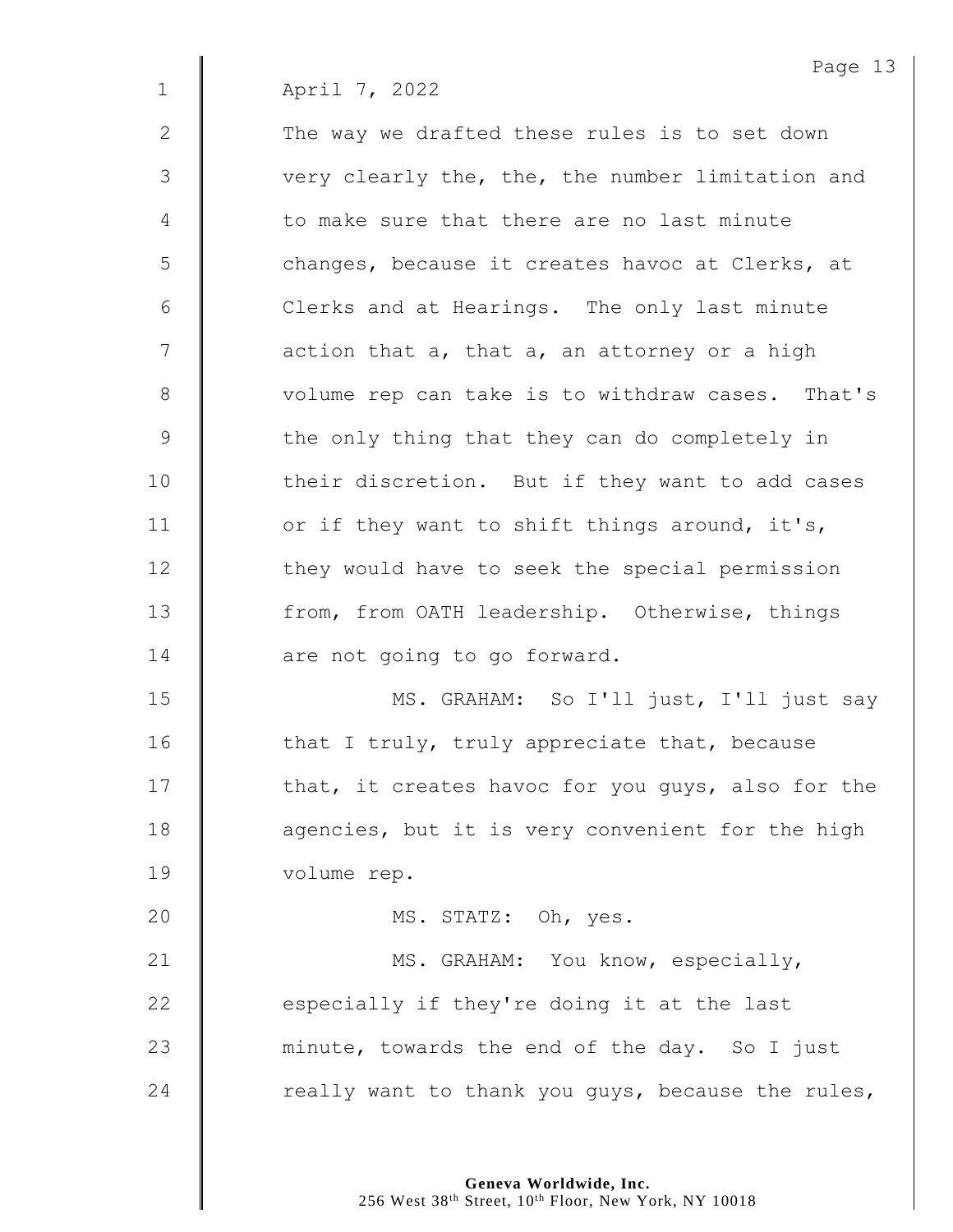|                | Page 14                                           |
|----------------|---------------------------------------------------|
| $\mathbf 1$    | April 7, 2022                                     |
| $\mathbf{2}$   | as crafted, you know, provided that they're       |
| $\mathfrak{Z}$ | imposed, they're, they are definitely going to    |
| 4              | make things much smoother and much better. Thank  |
| 5              | you all.                                          |
| 6              | MS. STATZ: You're welcome. Thank you.             |
| 7              | Hi.                                               |
| $8\,$          | MR. SCHNEID: Hi. One of the parts of              |
| $\mathsf 9$    | the rules say the, the representation needs an    |
| 10             | original signed authorization.                    |
| 11             | MS. STATZ: Yes.                                   |
| 12             | MR. SCHNEID: And I'm concerned that               |
| 13             | practically, the way the world works, it's not    |
| 14             | going to be like an original inked signature, and |
| 15             | maybe by PDF or otherwise, having it              |
| 16             | electronically. So I want to kind of understand,  |
| 17             | you know, the rationale for that part of it.      |
| 18             | MS. STATZ: The rationale for that part            |
| 19             | of it is, is something, is, is, unfortunately,    |
| 20             | the, the high number of situations we have where  |
| 21             | representatives who are not authorized to         |
| 22             | represent particular respondents actually go in   |
| 23             | and make representations on the record and        |
| 24             | actually rep-, put in, adjudicate a case. And     |

**Geneva Worldwide, Inc.**

256 West 38<sup>th</sup> Street, 10<sup>th</sup> Floor, New York, NY 10018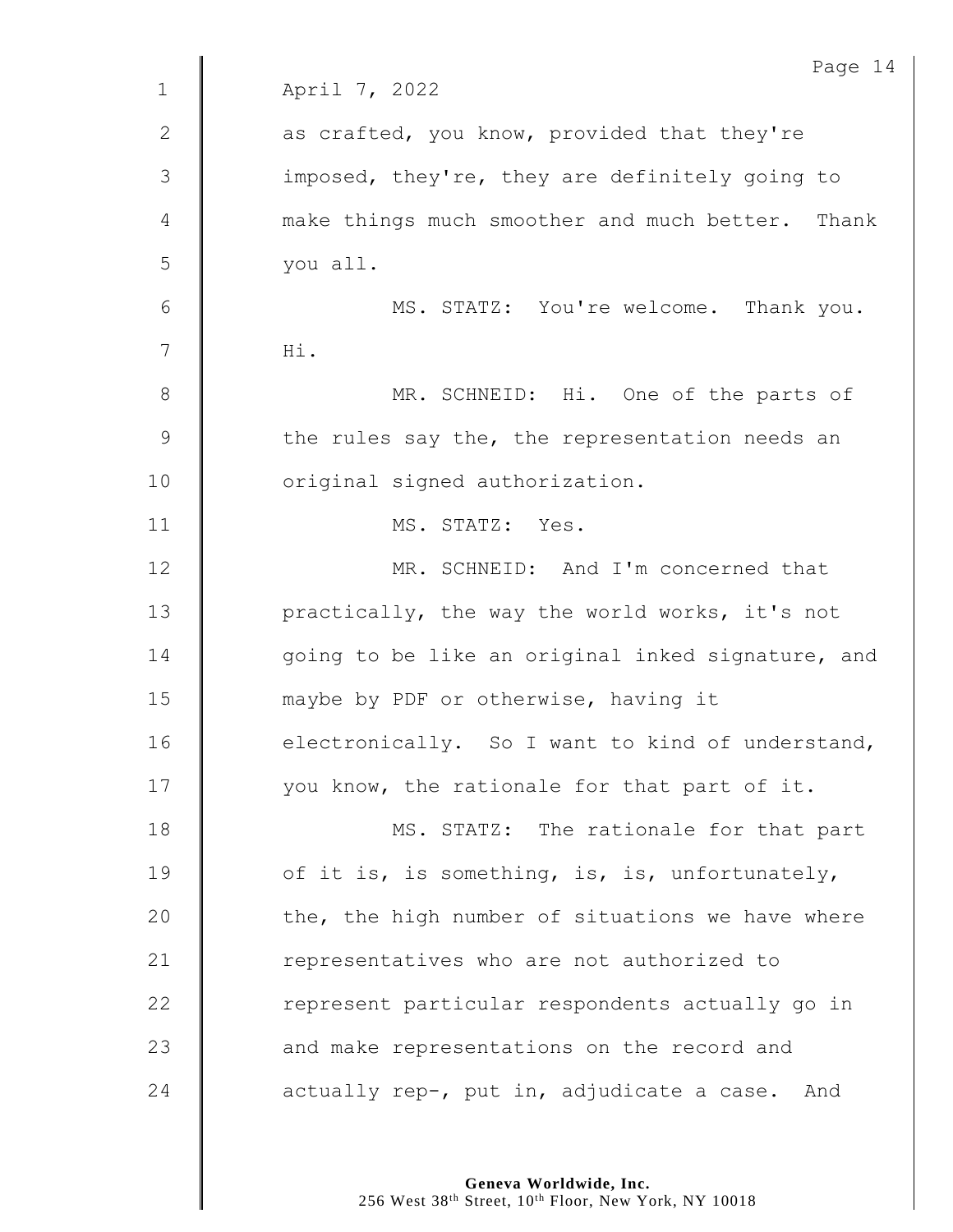|                | Page 15                                         |
|----------------|-------------------------------------------------|
| $\mathbf 1$    | April 7, 2022                                   |
| 2              | then the, the respondent finds out about it     |
| 3              | afterward. And our obligation is to redo that   |
| $\overline{4}$ | hearing.                                        |
| 5              | And it's, it's very odd. It's, and this         |
| $6\,$          | is something that surprised me when I first     |
| 7              | started working here, as well, because I was    |
| $8\,$          | wondering, why would you do that? You're not    |
| $\mathcal{G}$  | guaranteed to be paid. But, obviously,          |
| 10             | obviously, some money is being made somewhere,  |
| 11             | because it happens with such frequency.         |
| 12             | MR. SCHNEID: Well, maybe I can ask              |
| 13             | another way. I'm totally fine with getting the  |
| 14             | authorization. I think it's reasonable. It's    |
| 15             | just, it says you need an original copy of the  |
| 16             | signed authorization as opposed to a PDF copy,  |
| 17             | which I think is just not necessarily practical |
| 18             | in today's age in, in, especially taken in the  |
| 19             | light that we're doing this all electronically. |
| 20             | MS. STATZ: Well, I think that                   |
| 21             | electronic signatures, when they're full        |
| 22             | electronic signatures, are something that the   |
| 23             | Clerk's Office and the Hearings Department, the |
| 24             | Hearings Division, would perhaps consider.      |
|                |                                                 |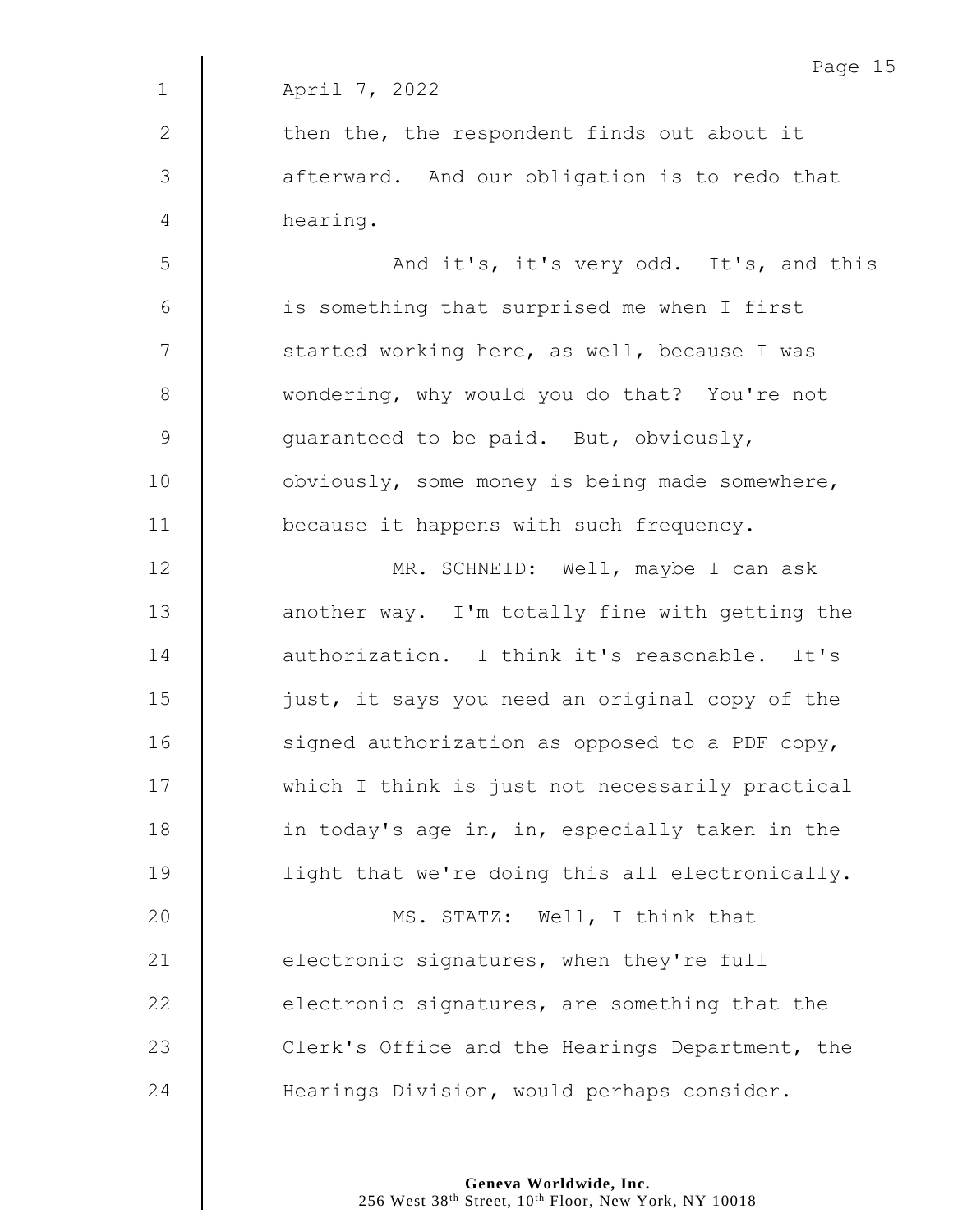2 | However, if it's just a scanned copy, that would 3 | be problematic. I mean, I'm just speaking right  $4 \parallel$  now, just in general. I think that would be  $5 \parallel$  because that's one of the problems that we had. 6  $\parallel$  Scanned copies, just photocopies, they, they 7 | often were doctored, et cetera. So it would have  $8$  | to be, we would, it would have to be some actual 9 method, authenticated signature on the PDF. I 10 Think that our Clerk's Office in Hearings would 11 | probably accept something like that. But a 12 | simple scan is, given our experience with this, 13 it wouldn't be sufficient.

14 | MR. SCHNEID: I, I'm just concerned 15  $\parallel$  that, practically, most people just, they don't 16 | get originals. Like I, I signed, literally, 17 | unrelated to this, but I could do a \$200 million  $18$   $\parallel$  sale of a building in my day-to-day life and  $19$  | there's no original of a signature. Like if the 20 | lawyer is going to commit fraud by doctoring the 21  $\parallel$  signature, I mean, that's fraud, right? 22 | MS. STATZ: However, however, even in 23  $\parallel$  that -- I'm sorry to interrupt you, Matthew.

24 | MR. SCHNEID: Okay.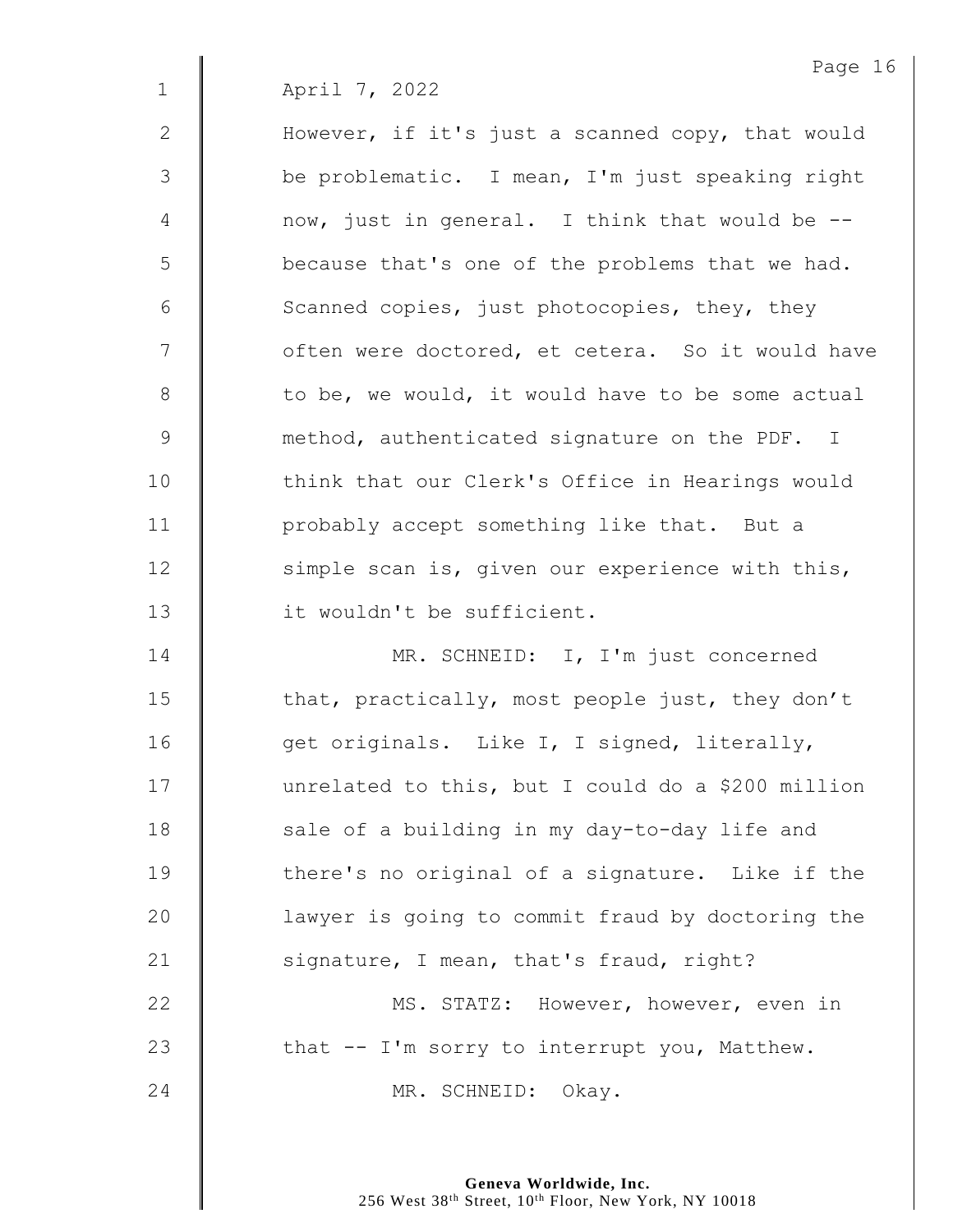2 | MS. STATZ: However, even in that, those 3 | signatures are not just ink signatures scanned 4 | through. Those are -- when I, when I sign  $5 \parallel$  things, when I have to sign documents on behalf  $6 \parallel$  of OATH, I sign them electronically, as well. 7 | But that's an entire process. I have a password. 8 | All this other stuff happens. So I'm, I'm 9 Surmising that both Clerks and Hearings, when 10 | they, when they're confronted with documents of 11  $\parallel$  that caliber, they're, they will be considered as 12 | original signatures. What we just want to make 13 | sure is that we don't have just photocopies or 14 | scans. 15 MR. SCHNEID: Right. Well, I'm -- 16 | MS. KNAUER: I'm not really

17 | understanding, I'm not really understanding the 18 difference in terms of the capacity for fraud. I 19 mean, if, if the issue is -- because I think, I 20 | think Matt's rai- raising a really good point in 21  $\parallel$  terms of the way [unintelligible]  $[09:46:21]$ 22 | [00:12:21] on a practical level, particularly for 23 Something like, like something, an OATH 24  $\parallel$  appearance where it's not like, in most cases,

> **Geneva Worldwide, Inc.** 256 West 38<sup>th</sup> Street, 10<sup>th</sup> Floor, New York, NY 10018

Page 17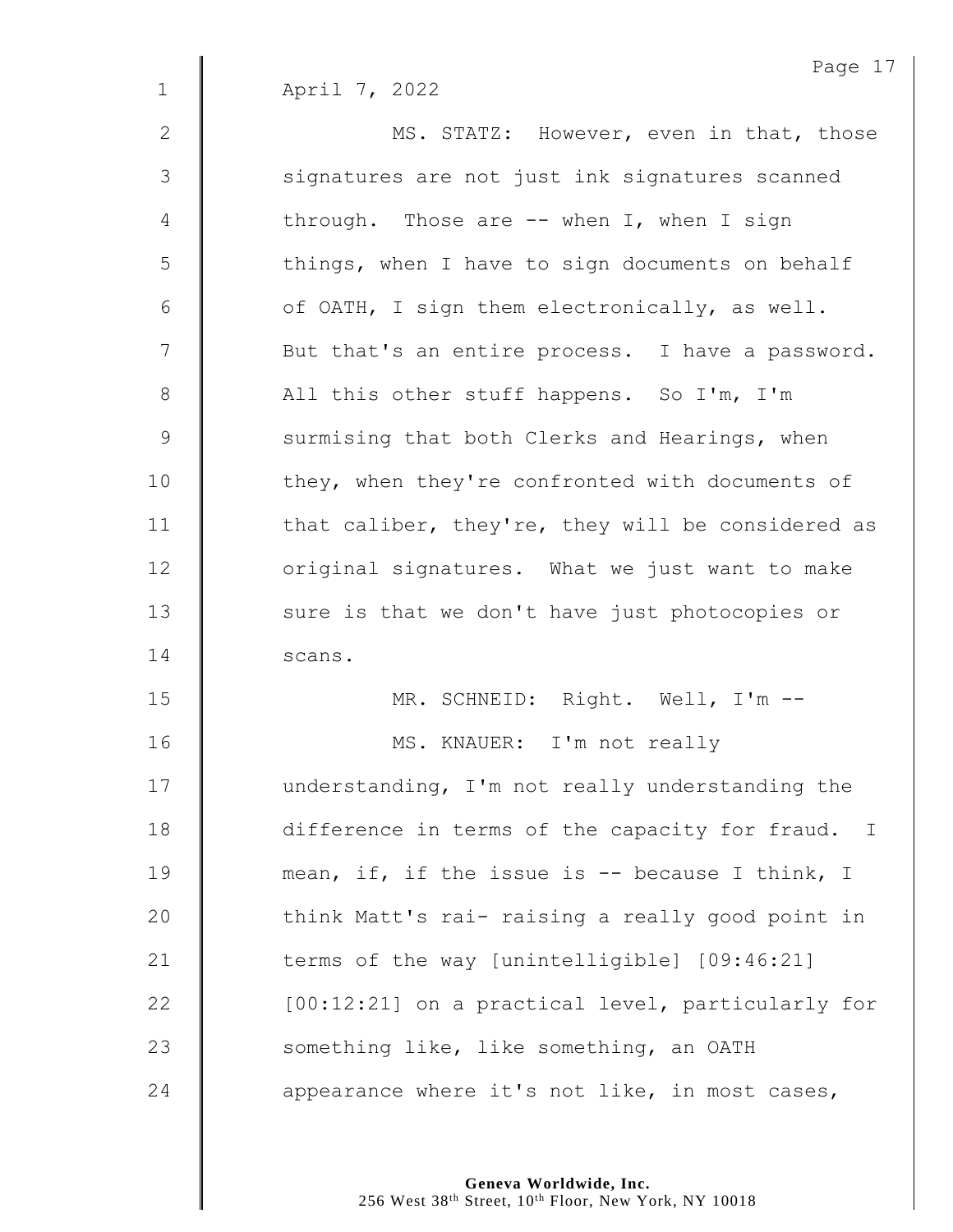2 | not a huge, like, financial risk. So people 3 | might, you know, retain a representative kind of  $4 \parallel$  late in the game to appear for them. I, I'm 5 | just, and so maybe it's sort of done informally,  $6 \parallel$  being a PDF over e-mail to get the authorization. 7 | But what is, what is the fundamental larger 8 capacity for fraud between a scanned signature, 9 | that still can be compared or shown to the  $10$  | respondent to determine if it's their, you know, 11 **I** compared to their actual signature versus an  $12$   $\parallel$  original signature which the representative has, 13 | but which they are providing to OATH, generally 14 **Speaking, through electronic means anyway?** 15 **Because they're not, in general, appearing in** 16 **Quart Exter** person. So I'm just, I'm just wondering, like 17 What, what, what is the additional security that 18 | the ink signature provides in comparison to a 19 **Scanned PDF** that the respondent sends to the 20 | representative?

**MS. STATZ:** Well, as you saw from the  $\parallel$  rules, the rep is supposed to maintain that 23 | signed, that signed document with their own | records and only present it to us when we require

> **Geneva Worldwide, Inc.** 256 West 38<sup>th</sup> Street, 10<sup>th</sup> Floor, New York, NY 10018

Page 18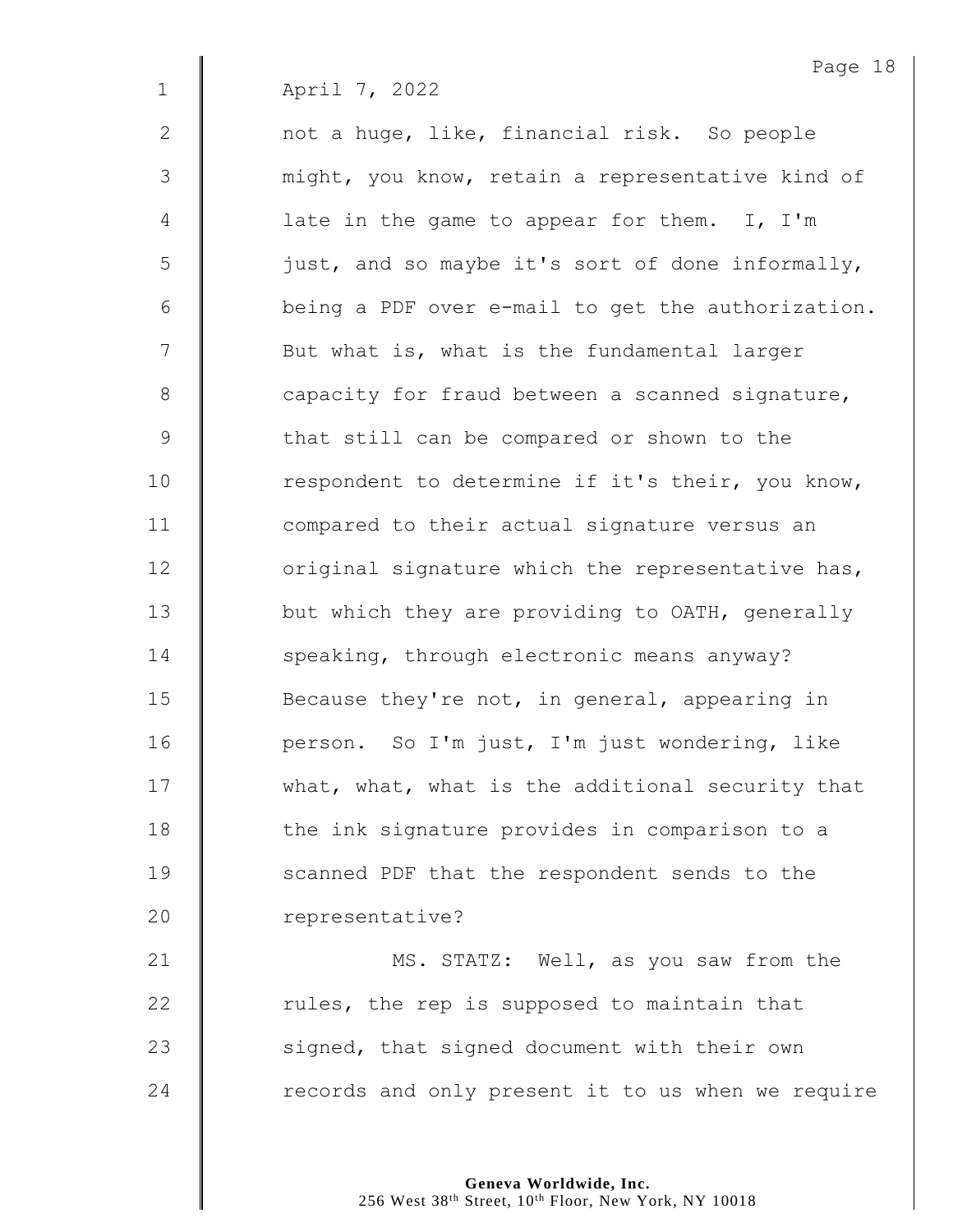2  $\parallel$  it. So, in that, in that case, when we have a 3 || doubt about whether the representative was  $4 \parallel$  actually authorized, that's, that's, that ink 5 | signature is the only thing that's going to help  $6 \parallel$  us.

7 | We've had so many instances where 8 **documents have been doctored.** Signatures from 9 | one document are lifted and put onto another 10 **document** and then scanned through. And then the, 11  $\parallel$  the, the respondent says, yeah, this is my 12 Signature, but I never signed this paper. And 13  $\parallel$  then it's discovered later that some machinations 14 **Were, were engaged in to, to, to shift** 15 | signatures. 16 | We have forged documents, unfortunately, 17 | pretty regularly, and this is just one form that 18 **these things take.** 

19 **MS. KNAUER:** Okay. Well, that, that, 20 **that actually answers my question.** Thank you. 21 | MS. STATZ: You're welcome. 22 **MS. GRAHAM:** Sorry, Olga. This is 23 | Shamonda, Thave --24 MS. STATZ: Hi, Shamonda.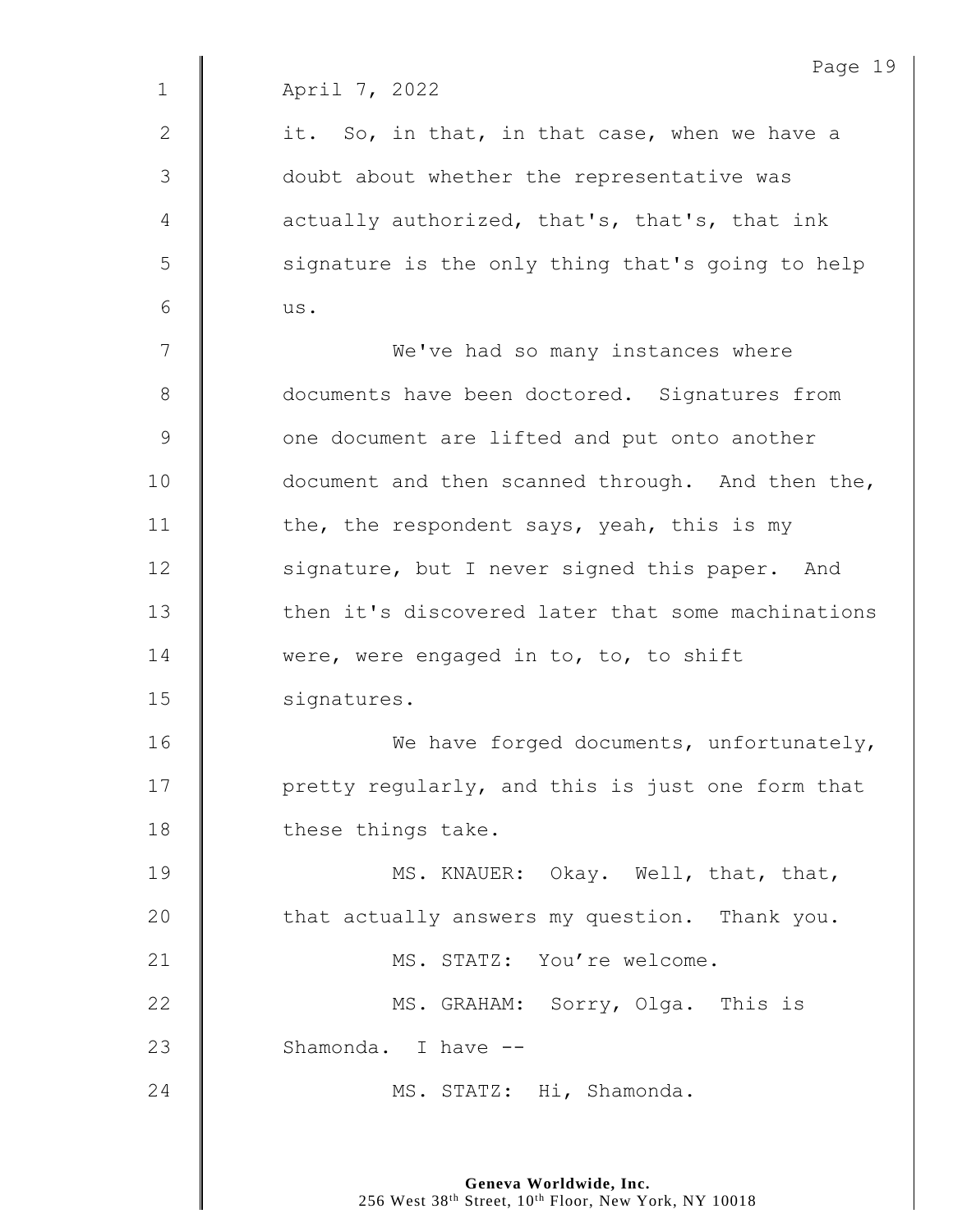|                | Page 20                                           |
|----------------|---------------------------------------------------|
| $\mathbf{1}$   | April 7, 2022                                     |
| $\mathbf{2}$   | MS. GRAHAM: -- one other question.                |
| 3              | MS. STATZ: Sure.                                  |
| 4              | MS. GRAHAM: And this is actually about            |
| 5              | an old rule, but it, it sort of is jumping off    |
| $\sqrt{6}$     | the page at me. There is a section that talks     |
| $\overline{7}$ | about when there are 25 cases or more --          |
| $8\,$          | MS. STATZ: Mm-hmm.                                |
| $\mathcal{G}$  | MS. GRAHAM: -- and that the                       |
| 10             | representative or the legal firm is expected to   |
| 11             | send an additional party.                         |
| 12             | MS. STATZ: Yes.                                   |
| 13             | MS. GRAHAM: I'd just like to ensure,              |
| 14             | for the Petitioner, it is a little bit different, |
| 15             | for the enforcement agencies. And that's really   |
| 16             | because we never know how many people will show   |
| 17             | up versus how many people will not. So I just     |
| 18             | want to ensure that this rule is really more      |
| 19             | geared towards the, the respondent who has the    |
| 20             | ability and who knows how many cases they're      |
| 21             | going to handle, opposed to us where we have 800  |
| 22             | or 900 cases scheduled, we certainly don't have   |
| 23             | an attorney, you know, to divide that by 25 and   |
| 24             | have an attorney for each one. So --              |
|                |                                                   |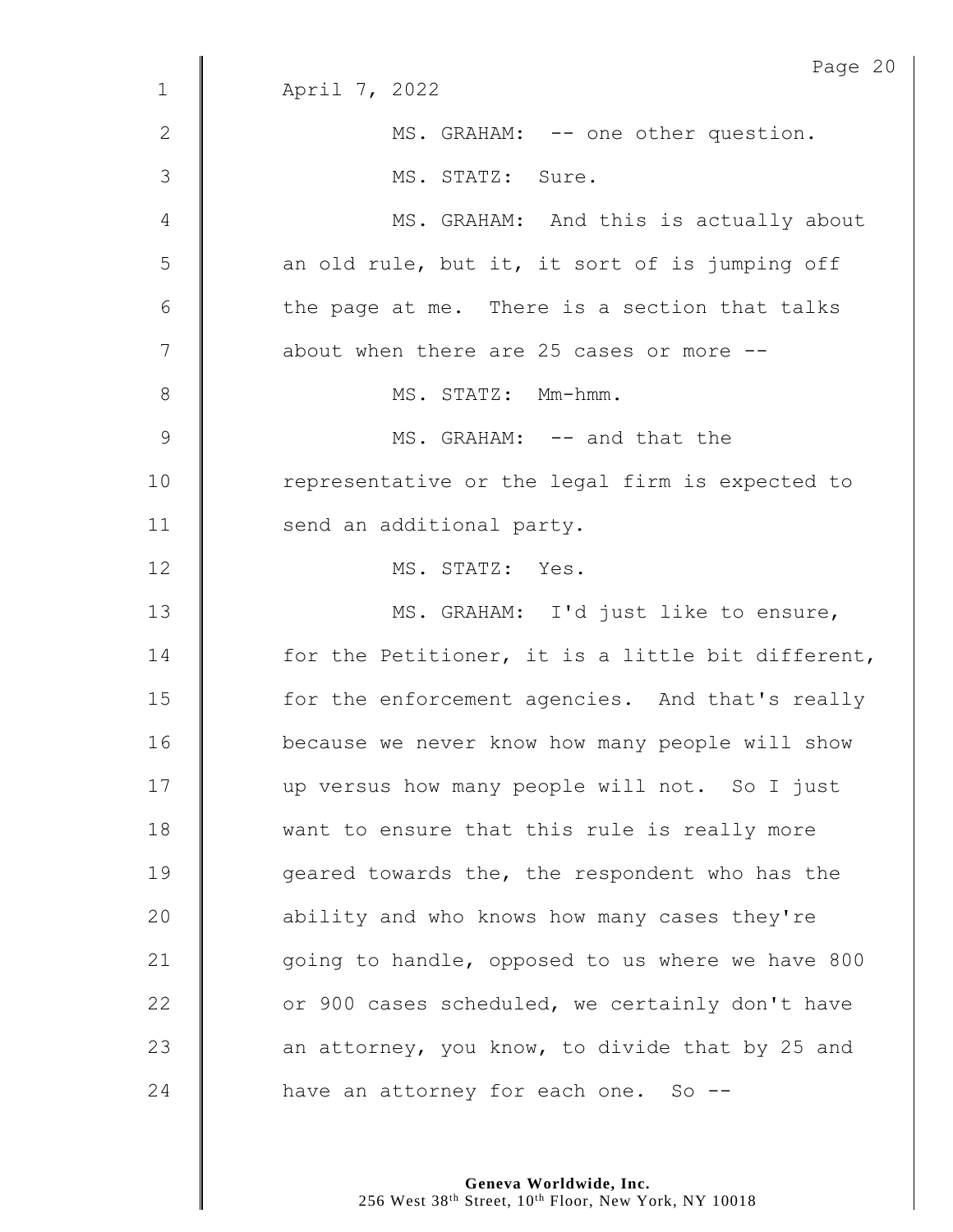|               | Page 21                                          |
|---------------|--------------------------------------------------|
| $\mathbf{1}$  | April 7, 2022                                    |
| $\mathbf{2}$  | MS. STATZ: Oh, this is entirely,                 |
| 3             | Shamonda, this is entirely for the, for the reps |
| 4             | and the attorneys.                               |
| 5             | MS. GRAHAM: Okay.                                |
| 6             | MS. STATZ: Yeah, no.                             |
| 7             | MS. GRAHAM: Thank you so much. Much              |
| $\,8\,$       | appreciated.                                     |
| $\mathcal{G}$ | MR. SCHNEID: Sorry. Sorry, Olga. Can             |
| 10            | we go back to this point about the, the original |
| 11            | versus electronic signature?                     |
| 12            | MS. STATZ: Sure.                                 |
| 13            | MR. SCHNEID: I believe, if there is a            |
| 14            | method of electronic signature we will accept, I |
| 15            | think it's important to specify that because,    |
| 16            | irrespective of what we're saying right now, it  |
| 17            | seems highly likely that the vast majority of    |
| 18            | signatures are going to be via PDF, because      |
| 19            | that's frankly just how the world works. And I   |
| 20            | just don't think it's realistic to expect that   |
| 21            | most people are going to get an original         |
| 22            | signature. So if there is a method of acceptable |
| 23            | electronic means, I think we should make that    |
| 24            | clear about how that would work, whether it's a  |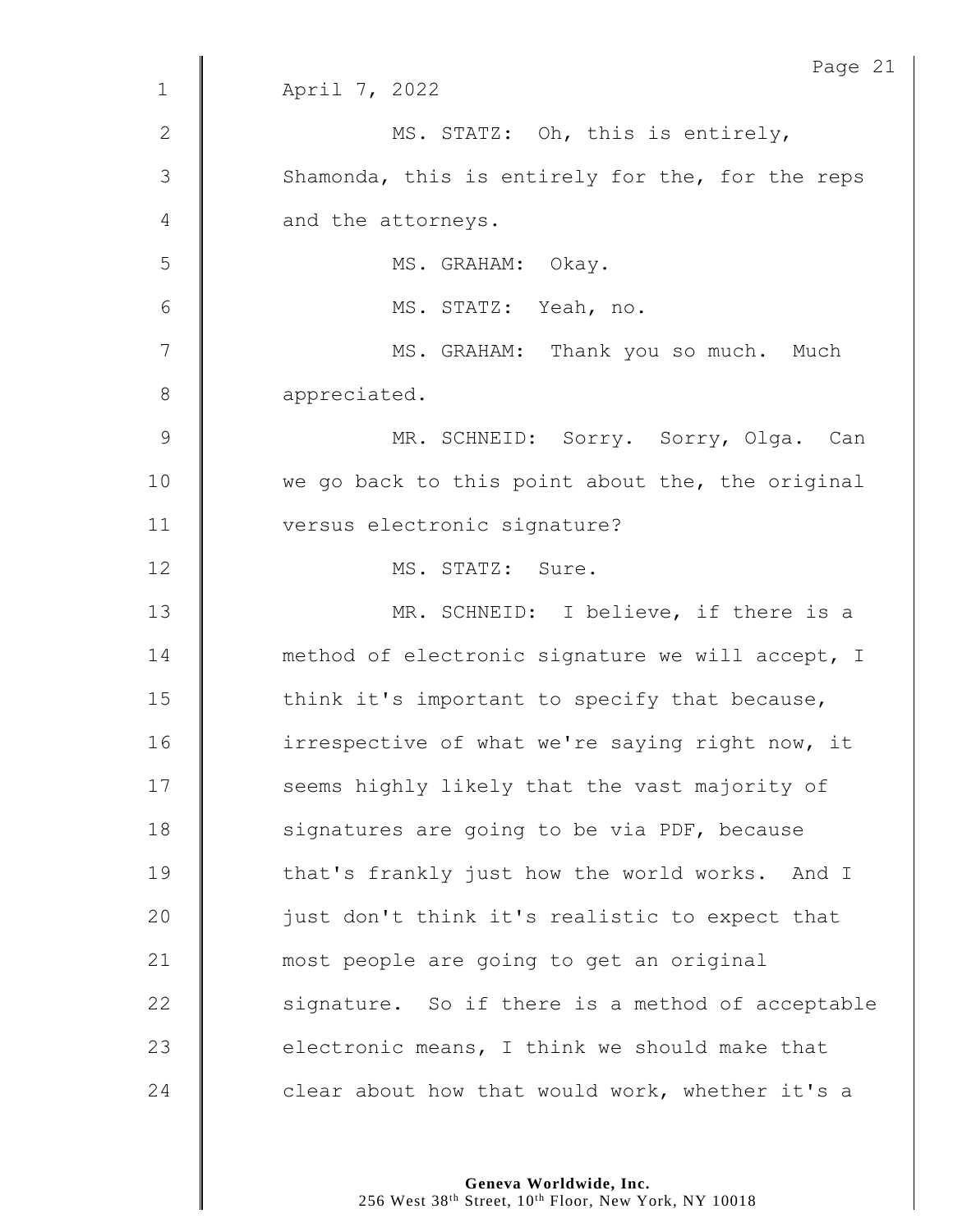|              | Page 22                                           |
|--------------|---------------------------------------------------|
| $\mathbf 1$  | April 7, 2022                                     |
| $\mathbf{2}$ | DocuSign or some other more formalized electronic |
| 3            | signature that would be acceptable.               |
| 4            | MS. STATZ: I think that's something               |
| 5            | that I don't think would be too much of a lift    |
| $6\,$        | with the Law Department. I don't think we would   |
| 7            | specify a DocuSign, because that's --             |
| $8\,$        | MR. SCHNEID: I'm, I'm not saying                  |
| $\mathsf 9$  | specifically DocuSign, but whatever it is that    |
| 10           | the, that would be an acceptable form of          |
| 11           | electronic signature, because I just don't think  |
| 12           | it's practical to these people, oh, they're       |
| 13           | coming in the morning. They're not going to go    |
| 14           | in person to sign this document when they find a  |
| 15           | respondent. Especially if they have a smaller     |
| 16           | case. Some of these fines are \$100.00. You're    |
| 17           | not going to take your morning to go to someone's |
| 18           | office at the last minute to sign something. So   |
| 19           | I just wanted --                                  |
| 20           | AMY SLIFKA, ESQ., DEPUTY COMMISSIONER/            |
| 21           | HEARINGS DIVISION, OATH: I think, I think that    |
| 22           | my -- I'm sorry. This is Amy Slifka. And I        |
| 23           | think maybe there's some confusion. I think the   |
| 24           | intent was to have a signature on the NOA that    |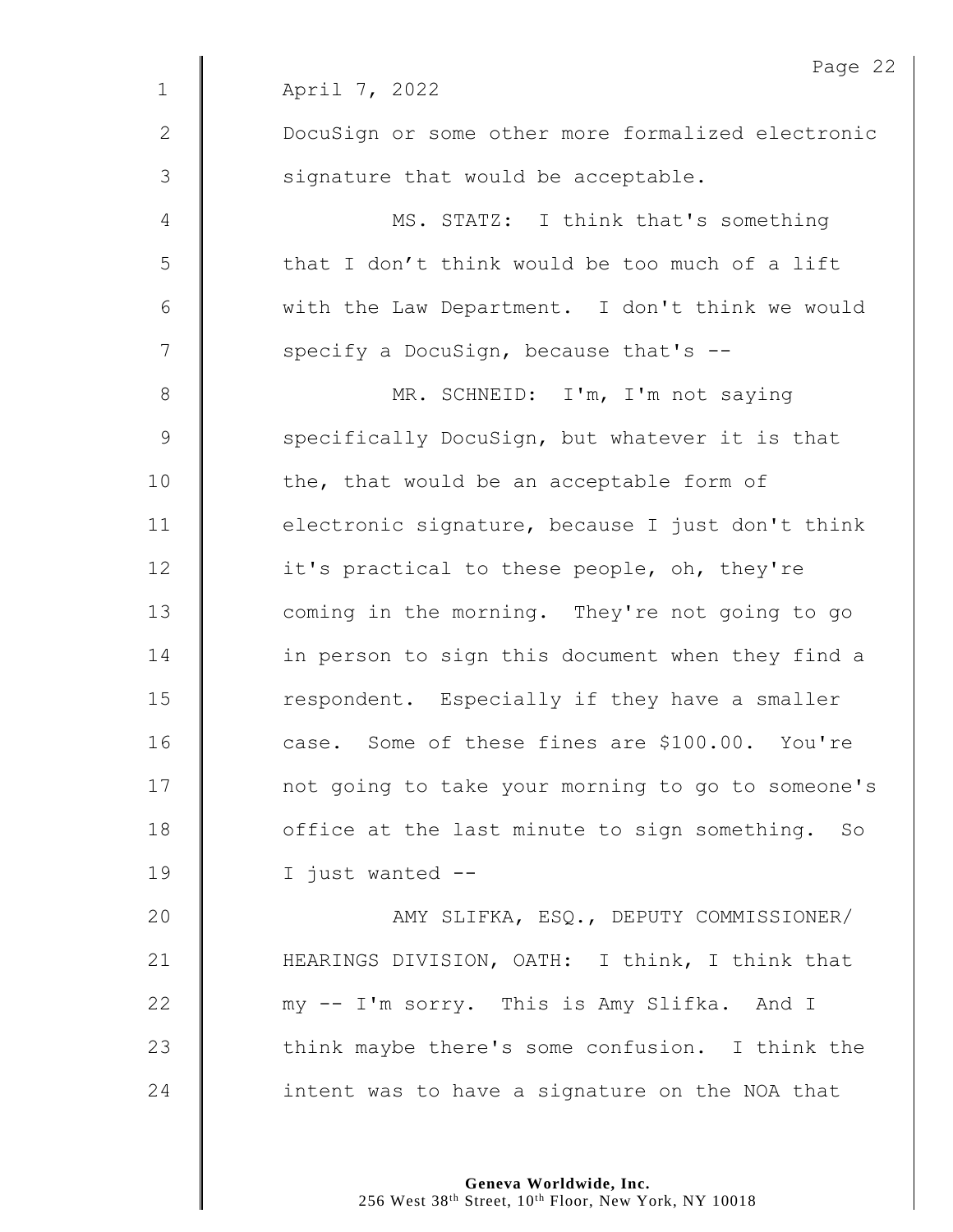| Page 23                                             |
|-----------------------------------------------------|
| April 7, 2022                                       |
| wasn't electronic when the respon-, when the        |
| party appears in person. So, you know --            |
| MS. KNAUER: Well, I think it only has               |
| to be presented when it's in person, but the, but   |
| I think what Olga was saying is it still has to     |
| exist and be maintained by the rep, even when       |
| they're appearing electronically. So I agree, I     |
| definitely agree with Matt, that if there is an     |
| acceptable form of, of electronic signature that,   |
| you know, and however it can be characterized in    |
| the rule, that that, it should be. Because, as,     |
| as it reads right now, that doesn't really seem     |
| to accommodate it.                                  |
| MS. STATZ: However, one, one thing is               |
| that electronic signatures are considered           |
| original signatures. So we'll, we would have to     |
| see if, if even we need that additional word.<br>We |
| can think about it a little, we can think about     |
| it a little more and discuss it with the Law        |
| Department, perhaps.                                |
| MR. SCHNEID: Mm-hmm.                                |
| MS. STATZ: But my understanding from                |
| litigation that I've engaged in is that             |
|                                                     |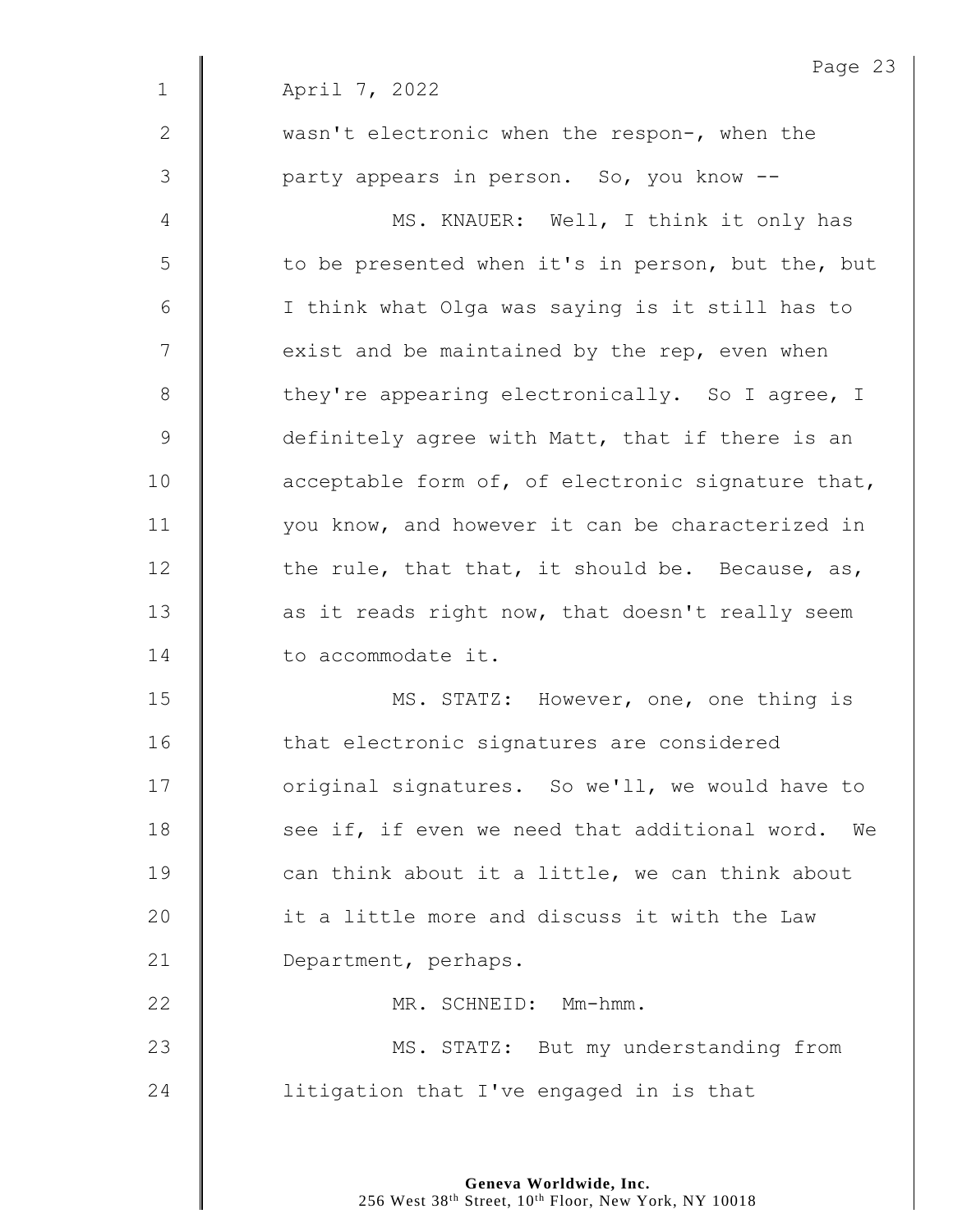|                | Page $24$                                         |
|----------------|---------------------------------------------------|
| $\mathbf 1$    | April 7, 2022                                     |
| $\mathbf{2}$   | electronic sig- signatures are considered         |
| 3              | original signatures, for all intents and          |
| $\overline{4}$ | purposes. So let's see if there's some-, if       |
| 5              | there's an extra word or something that we have   |
| $\sqrt{6}$     | to put, or if the Law Department says that this   |
| 7              | language is sufficient to cover us legally,       |
| $\,8\,$        | we'll, we'll, we'll go from there. Does that      |
| $\mathsf 9$    | work for you guys?                                |
| 10             | MR. SCHNEID: Sure.                                |
| 11             | MS. GRAHAM: Olga?                                 |
| 12             | MS. KNAUER: Yes. And, presumably, it              |
| 13             | would be, it could be explained in greater detail |
| 14             | on the website, even if, if the rule is not       |
| 15             | specific to that.                                 |
| 16             | MS. STATZ: Yeah, I, I think that that's           |
| 17             | something, because I know from litigation that    |
| 18             | we've done, that, that it's no longer a           |
| 19             | legitimate argument to say that an electronic     |
| 20             | signature is not an original signature. It is     |
| 21             | now considered, for all intents and purposes, an  |
| 22             | original signature. But I, I like the website     |
| 23             | idea. So let's, so if -- with that                |
| 24             | understanding, that we'll just reconsult with the |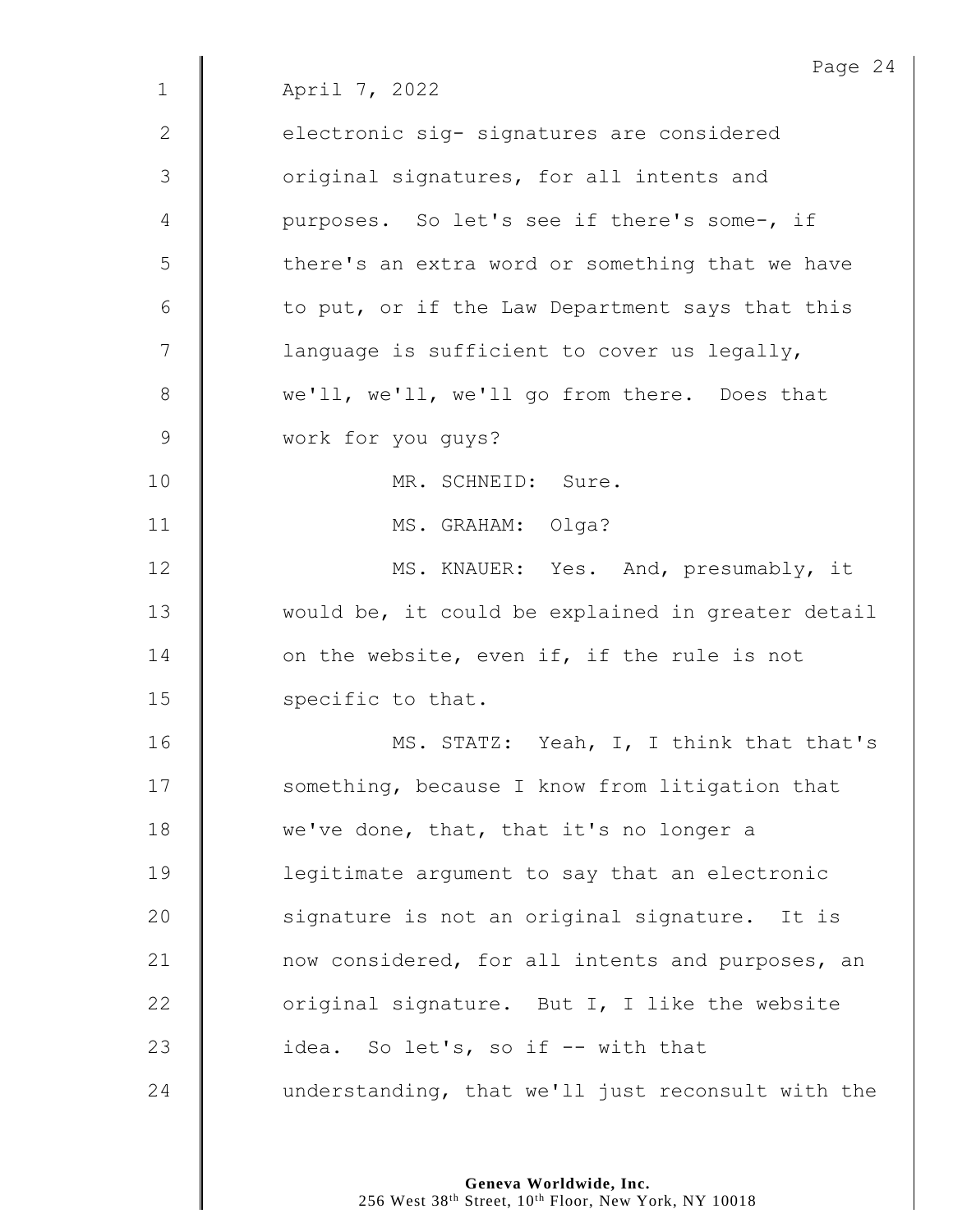|                | Page 25                                           |
|----------------|---------------------------------------------------|
| $\mathbf 1$    | April 7, 2022                                     |
| $\mathbf{2}$   | Law Department and definitely have something on   |
| 3              | the website. Is this something that, that the     |
| $\overline{4}$ | Board would be willing to, to accept, these       |
| 5              | rules?                                            |
| $\sqrt{6}$     | MS. GRAHAM: Olga?                                 |
| 7              | MS. STATZ: Yeah.                                  |
| $8\,$          | MS. GRAHAM: I'm sorry to interrupt, but           |
| $\mathsf 9$    | this is Shamonda Graham. Just one suggestion      |
| 10             | that might make this very, very easy and make     |
| 11             | everyone comfortable. I think maybe just a one    |
| 12             | line or a few words that says that the signature  |
| 13             | has to be consistent or compliant or pursuant to  |
| 14             | the Electronic Signature and Records Act would    |
| 15             | probably do the trick, because that's the act     |
| 16             | that basically says the electronic signature has  |
| 17             | to be deemed the sig-, you know, has to be        |
| 18             | accepted as an original signature. So, so long    |
| 19             | as the signature is consistent with ESRA, then it |
| 20             | would really be okay, and that's not that many    |
| 21             | words and it makes it very clear, and it actually |
| 22             | embodies a full body of rules about electronic    |
| 23             | signatures just simply by saying consistent with  |
| 24             | ESRA. So that might make sense. But, you know.    |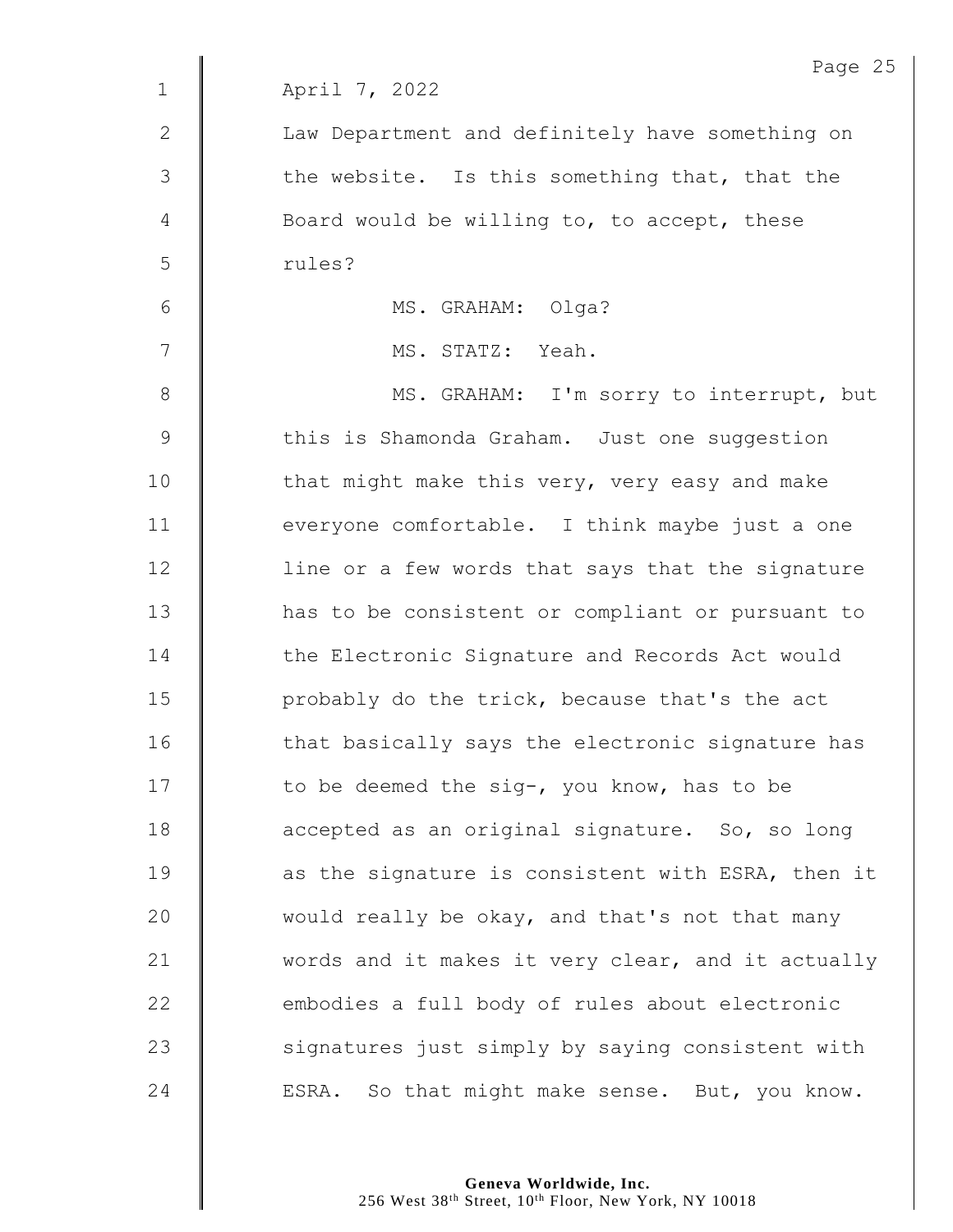|               | Page 26                                           |
|---------------|---------------------------------------------------|
| $\mathbf{1}$  | April 7, 2022                                     |
| $\mathbf{2}$  | MS. STATZ: I, I think that's a very               |
| 3             | good idea, but that's something that I will have  |
| 4             | to con-, to consult with both Clerks and Hearings |
| 5             | about in terms of what the, what, what actually   |
| 6             | happens there. But I think it's a very good       |
| 7             | idea.                                             |
| 8             | I wouldn't want, I, I, I wouldn't want            |
| $\mathcal{G}$ | to create a situation where we're letting in a, a |
| 10            | lot of things that we don't have the resources to |
| 11            | review. Right. So we, I, I think -- what do you   |
| 12            | think, Amy and, and Maria?                        |
| 13            | MS. SLIFKA: Yes, I, I'm okay. I mean,             |
| 14            | for my part, I'm okay with working some way to    |
| 15            | allow for some type of electronic signature. I    |
| 16            | kind of agree, this is a new world and other      |
| 17            | agencies, other parts are accepting it. So I'm    |
| 18            | fine with it. Maria, I, I don't know where you    |
| 19            | stand on that. You're on mute, Maria.             |
| 20            | MARIA MARCHIANO, ESQ., DEPUTY                     |
| 21            | COMMISSIONER/CHIEF CLERK, OATH: I, I apologize.   |
| 22            | I, I missed the last part of that. I'm sorry.     |
| 23            | MS. SLIFKA: And whether you would be              |
| 24            | willing to allow for some sort of electronic      |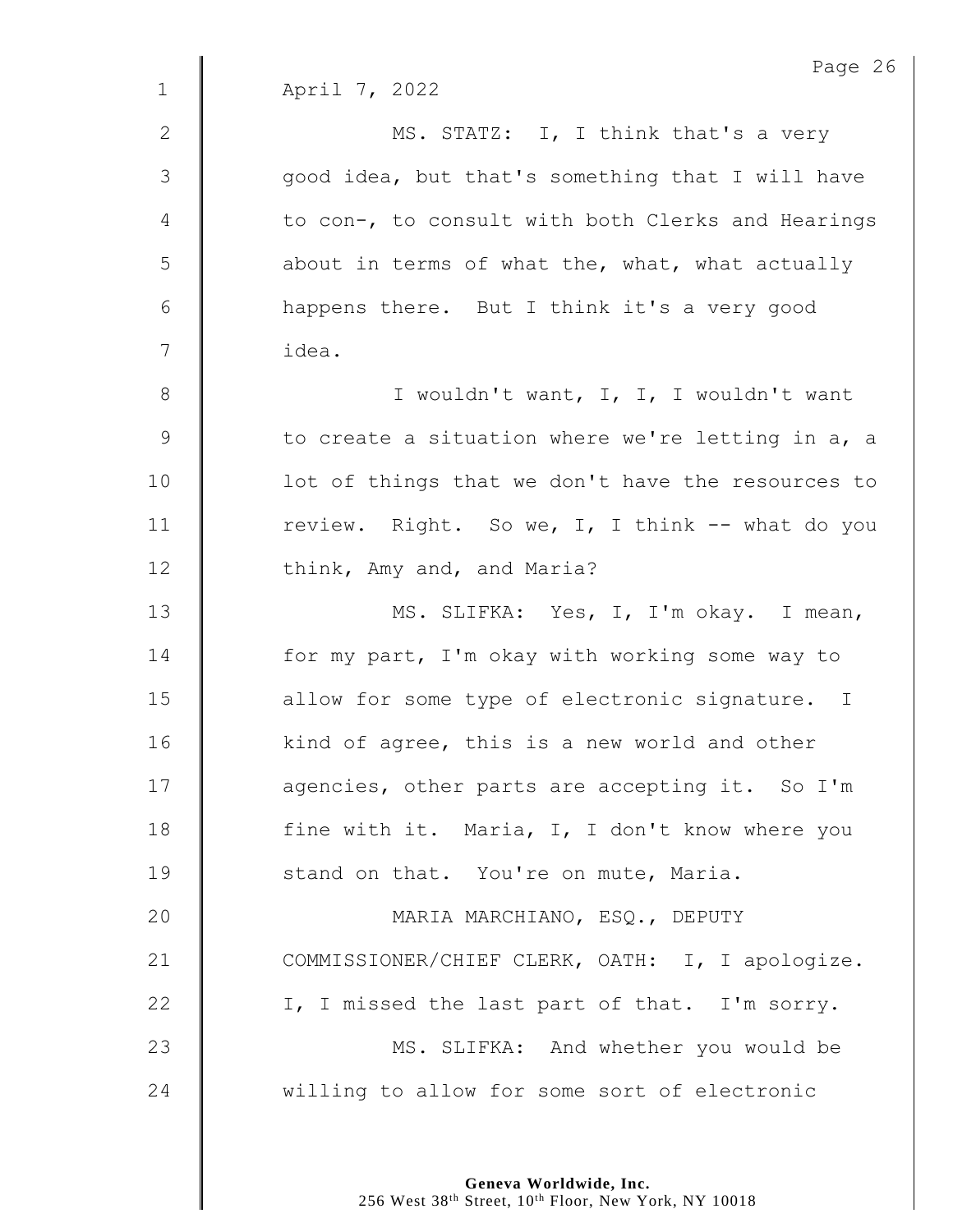Page 27 1 April 7, 2022 2 signature. 3 MS. MARCHIANO: If it can be verifiable. 4 | And I actually agree with whoever made the  $5 \parallel$  suggestion that we can, we don't have to put it  $6 \parallel$  in the rules. We can just define it on our 7 | website. And the electronic, it would have to be 8 Something that's verifiable, honestly, because I 9 deal with this at least once a day, of people who 10 | claim that there is unauthorized representation. 11 | And sometimes they claim unauthorized 12 Tepresentation after they got the decision and 13  $\parallel$  they lost. So, so I am, I, I do want to make 14 | sure that, as long as it's verifiable, we'll be 15 | okay with that. And, but I don't really think, I 16 | think, to your point about it being an original 17 | signature, includes those verifiable PDFs. 18 | MS. STATZ: I, I have a suggestion. 19 | Also, maybe we can talk about that in the 20 **Statement of basis and purpose.** 21 | MS. MARCHIANO: Oh, that's good. Yeah. 22 **MS. STATZ:** Keep that, keep, keep the 23  $\parallel$  word original, because original is a big basket, 24  $\parallel$  so that we don't have to be messing around with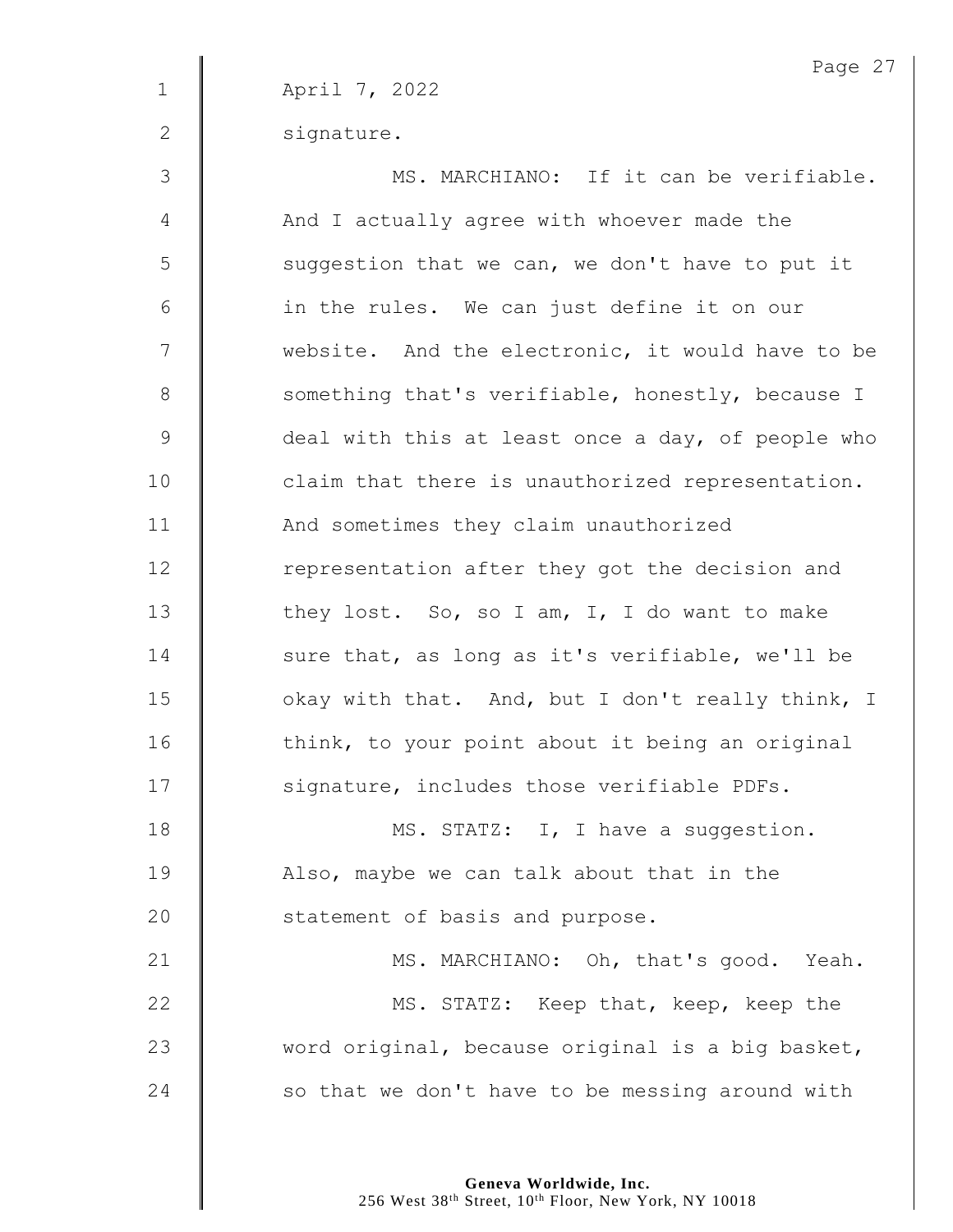Page 28 1 April 7, 2022 2  $\parallel$  the rule at this stage. And then, in the 3 | statement of basis and purposes, and in the 4 website, we say ESRA, electronic signatures are 5 | deemed original, et cetera. Would that, would  $6 \parallel$  that work? When we can make it very plain that 7 | a, a signature permit- permissible under ESRA 8 Shall be deemed an original signature for 9 | purposes of Rule section blah, blah, blah. Does 10 that work? 11 | CROSSTALK] [09:56:17] [00:22:17] 12 **MS. MARCHIANO:** I think that would work. 13 MS. GRAHAM: I love it. 14 MS. SLIFKA: That, that works for 15 | Adjudications. 16 **MS. MARCHIANO:** It works for us, too. 17 | MS. STATZ: Okay. So we'll do that. 18 We'll do that. I'll, I'll change the statement 19 **J** of basis and purpose, and then, but with that 20  $\parallel$  change and the website, are we good with this 21  $\parallel$  rule? 22 | MS. KNAUER: Yes. 23 **MS. STATZ:** Thank you. So, Joy, can you 24  $\parallel$  please get a sense of the vote, please, on this?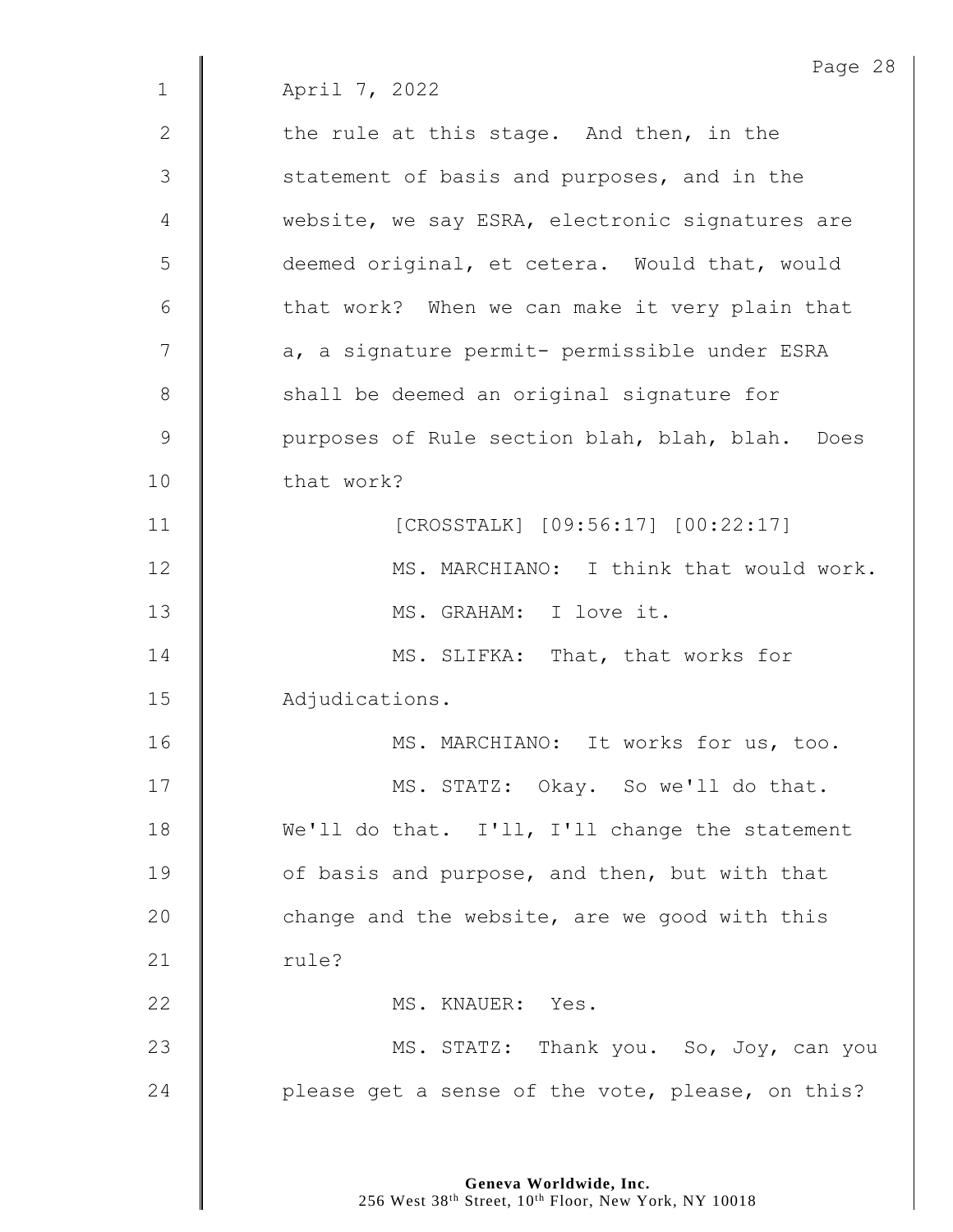|               | Page 29                                           |
|---------------|---------------------------------------------------|
| $\mathbf 1$   | April 7, 2022                                     |
| $\mathbf{2}$  | MS. THOMPSON: Yes. We do need a                   |
| 3             | motion, please.                                   |
| 4             | MS. STATZ: Oh, yes, I'm sorry. Yes.               |
| 5             | So I, does anyone have, can anyone make a motion? |
| 6             | MS. GRAHAM: I'll motion.                          |
| 7             | MS. STATZ: Thank you.                             |
| $8\,$         | MS. GRAHAM: Shamonda Graham. I motion.            |
| $\mathcal{G}$ | MS. STATZ: And Madelynn, second.                  |
| 10            | MS. THOMPSON: Thank you so much. At               |
| 11            | this time, I'd like to ask if there are any       |
| 12            | objections to approving the representation and    |
| 13            | appearances rules, as amended, with the amended   |
| 14            | statement of basis and purpose? Okay, thank you   |
| 15            | so much. The motion passes.                       |
| 16            | MS. STATZ: Thank you so much. Okay.               |
| 17            | And we have, the next, next up is another         |
| 18            | proposed rule, a more thorough going amendment of |
| 19            | OATH's representative misconduct provision. And   |
| 20            | I just want -- so, and this, this rule basically  |
| 21            | is the result of an analysis, of analysis that we |
| 22            | did of litigation cases that we've had on this    |
| 23            | area, in this area, in federal court, in state    |
| 24            | court, et cetera. And so we put everything        |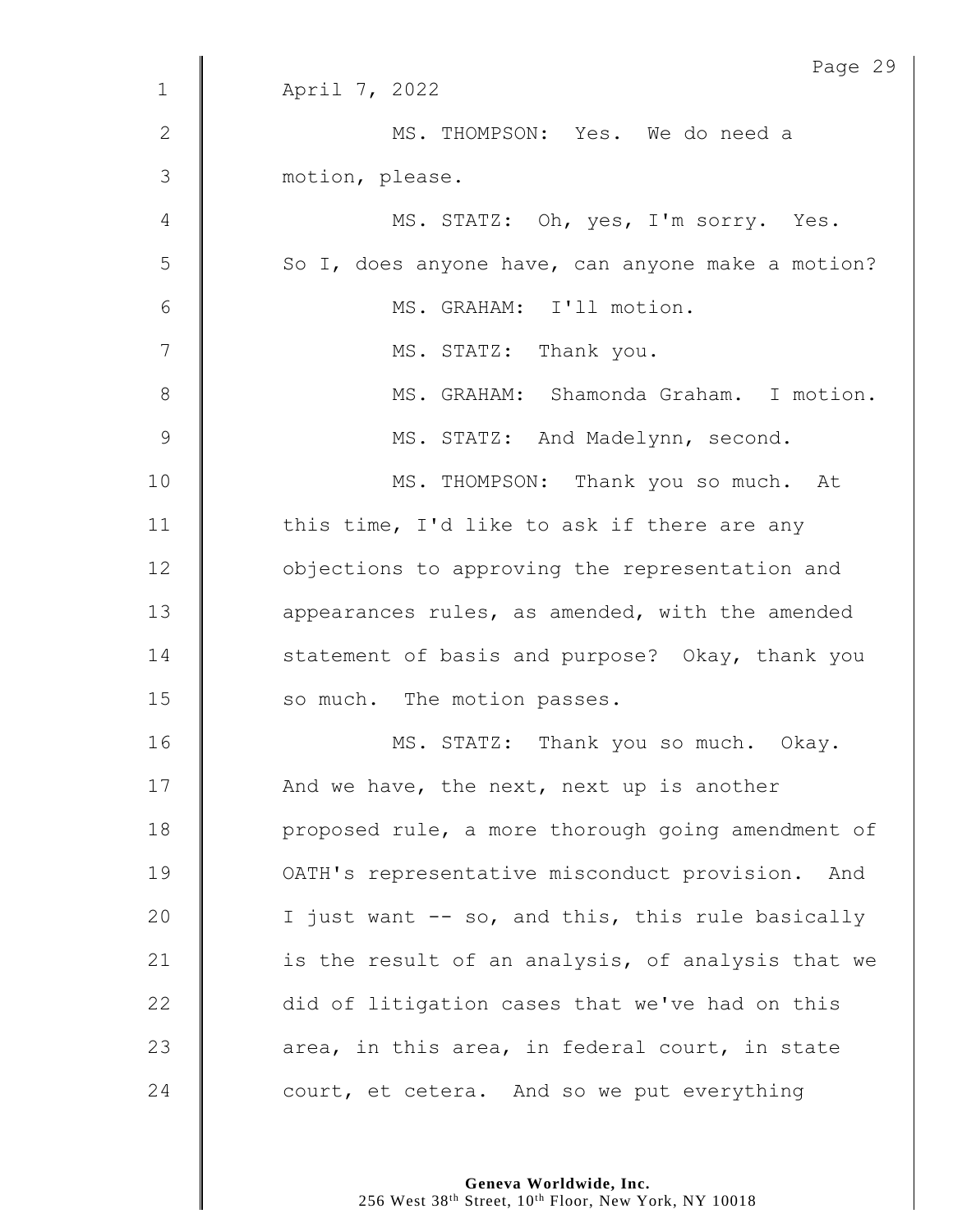|                | Page 30                                           |
|----------------|---------------------------------------------------|
| $\mathbf 1$    | April 7, 2022                                     |
| $\mathbf{2}$   | together to craft this particular rule so that we |
| 3              | would be consistent with the requirements of the  |
| $\overline{4}$ | law with respect to due process, et cetera, et    |
| 5              | cetera. I'm happy to answer any questions anyone  |
| 6              | might have. Any questions? No questions, it       |
| 7              | seems.                                            |
| 8              | So can I have a motion, please, to                |
| $\mathsf 9$    | approve? Oh, thank you. Motion by Joe, second     |
| 10             | by Madelynn. Joy?                                 |
| 11             | MS. THOMPSON: And you said that the               |
| 12             | motion was made by Joseph Gregory?                |
| 13             | MS. STATZ: Yes, and seconded by                   |
| 14             | Madelynn.                                         |
| 15             | MS. THOMPSON: Okay. At this time, I'm             |
| 16             | going to ask whether there are any objections to  |
| 17             | the approval of the proposed rule governing the   |
| 18             | conduct of registered representatives and parties |
| 19             | before OATH's Hearings Division. Are there any    |
| 20             | objections? Okay. At this point, that rule is     |
| 21             | approved. The proposed rule is approved.          |
| 22             | MS. STATZ: Thank you very much,                   |
| 23             | everybody. Next up on our agenda is Russ          |
| 24             | Pecunies from DEP, who is going to present the    |
|                |                                                   |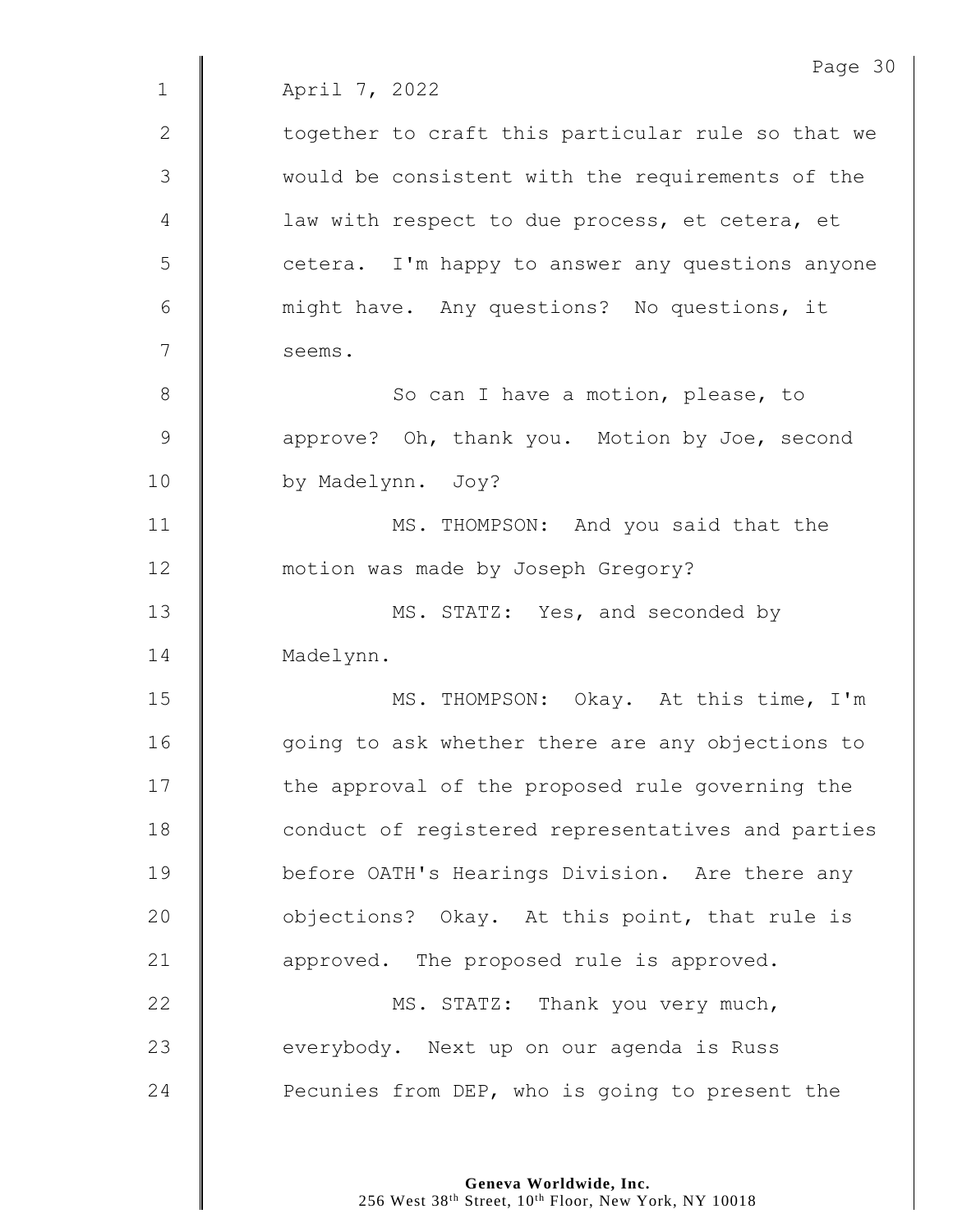|                | Page 31                                          |
|----------------|--------------------------------------------------|
| $\mathbf 1$    | April 7, 2022                                    |
| $\mathbf{2}$   | cease and desist orders. Russ?                   |
| 3              | MR. PECUNIES: Alright. Thank you very            |
| $\overline{4}$ | much. Good morning, everyone. My name is         |
| 5              | Russell Pecunies and I am in the Bureau of Legal |
| 6              | Affairs at the Department of Environmental       |
| 7              | Protection.                                      |
| $8\,$          | For this month's meeting, DEP is                 |
| $\mathsf 9$    | requesting that the Board approve a cease and    |
| 10             | desist order in the Matter of Zhong Corporate    |
| 11             | Group, Incorporated, which does business as the  |
| 12             | restaurant KyuRamen, and is located at 210 E.    |
| 13             | 14th Street in Manhattan.                        |
| 14             | This business was initially cited by DEP         |
| 15             | for a violation of section 24-227 of the         |
| 16             | Administrative Code for excessive noise from its |
| 17             | kitchen exhaust on March 23rd of last year. The  |
| 18             | respondent stipulated to that violation on May   |
| 19             | 12th of last year. And that stipulation included |
| 20             | an order to come into compliance forthwith.      |
| 21             | Another summons was then issued on June          |
| 22             | 17th of last year, and the respondent was found  |
| 23             | in violation after a hearing that was held on    |
| 24             | September 13th of last year. The judge's order   |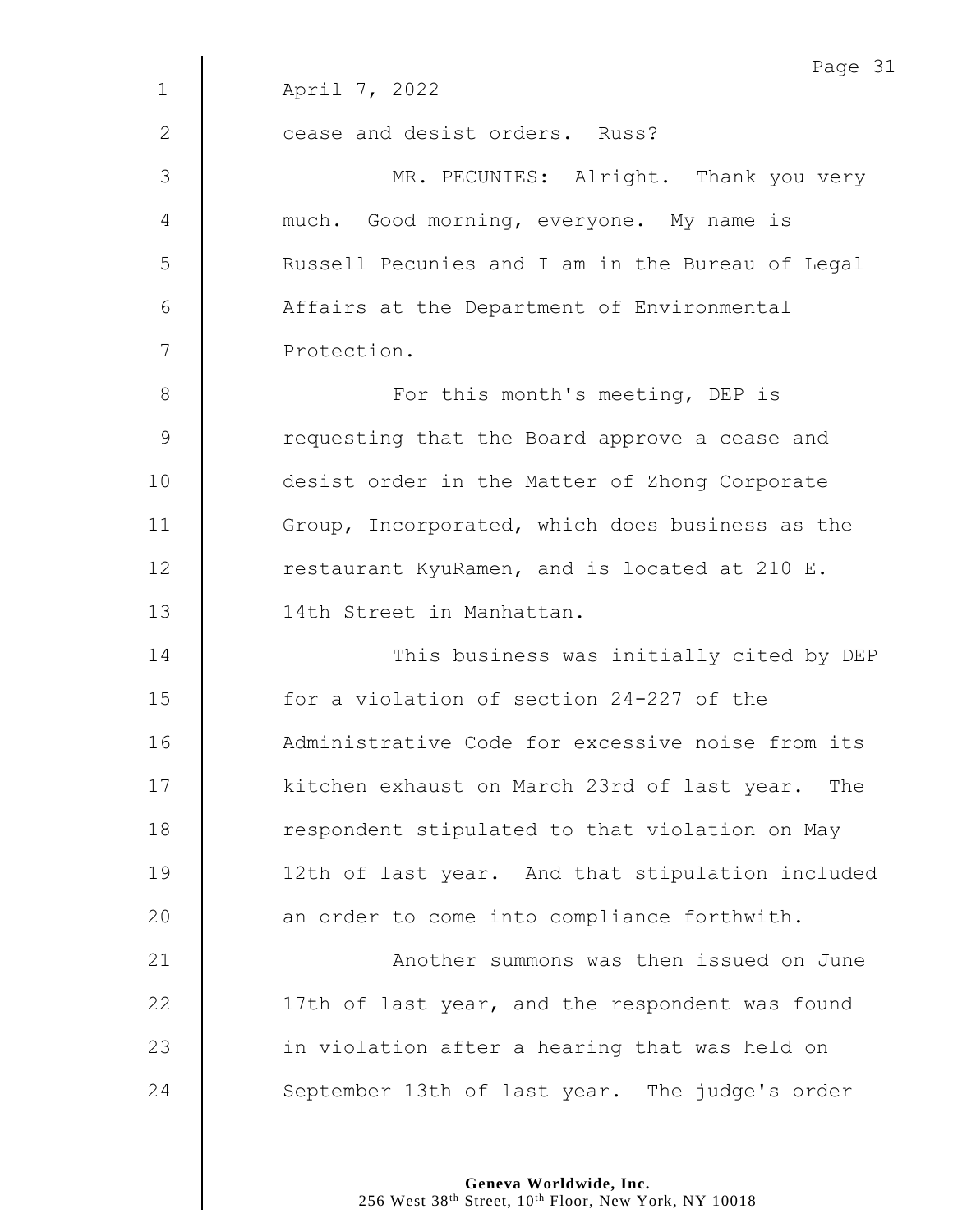Page 32 1 April 7, 2022 2 | again included an order to come into compliance 3 immediately. 4 | A third summons was then issued on 5 | October 21st of last year. And after going into  $6$   $\parallel$  default, the respondent has now rescheduled that 7 | summons for May 2nd. And, most recently on 8 **February 22nd of this year, the respondent was** 9 | again observed to be in violation for excessive 10 | noise from the kitchen exhaust. And the hearing 11 date on that summons is April 25th. 12 **Because of the repeated summonses that** 13 **H** have been issued for excessive noise from the 14 xitchen exhaust at this location and the 15 **deg 15** continuing failure over the period, over a period 16 | of almost a year of the respondent to come into 17 | compliance with the Noise Code, the Department is 18 | requesting that the Board issue an order to cease 19 **and desist.** 20 **MS. STATZ:** Are there any questions? 21 | Anyone have a motion to approve? Elizabeth, and 22 **Seconded by Jarrod.** 23 MS. THOMPSON: That's seconded by, 24 please?

> **Geneva Worldwide, Inc.** 256 West 38th Street, 10th Floor, New York, NY 10018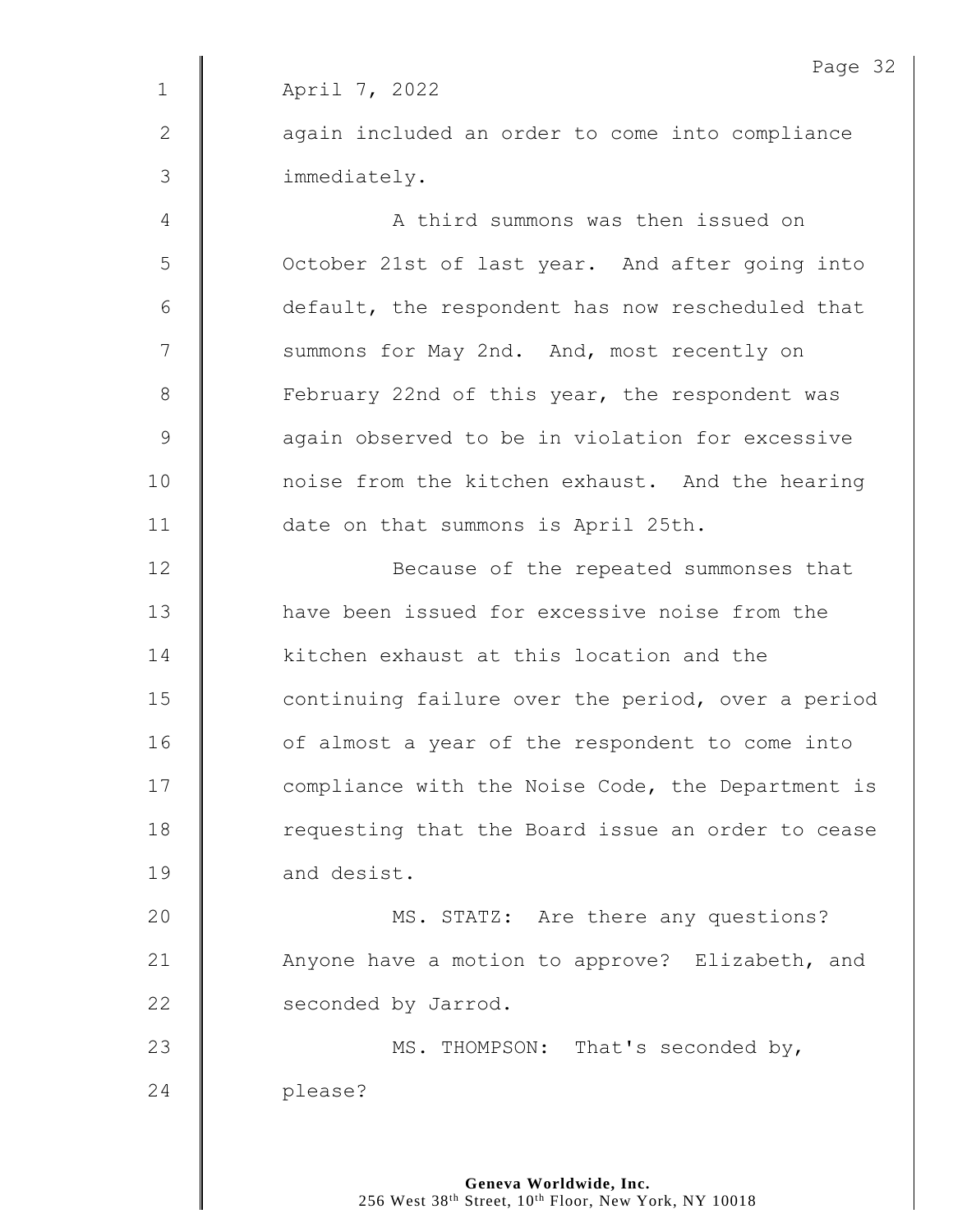Page 33 1 April 7, 2022 2 || MS. STATZ: Jarrod Whittington. 3 || MS. THOMPSON: Thank you. Would you 4 | like -- I can go ahead. And since this motion is 5 | on the floor, we have a motion, a request to, for  $6 \parallel$  a cease and desist order against Zhong Corporate 7 | Group, Incorporated. Are there any objections to 8 | this motion? The motion passes. 9 | MS. STATZ: Thank you very much, 10 **everyone.** 11 | MR. PECUNIES: Alright. Thank you, 12 everyone. 13 | MS. STATZ: Thank you. Do I have a 14 **motion** to go into Executive Session? Matt, 15 **Seconded by Joe.** 16 | MS. THOMPSON: Okay. Are there any 17 | objections to us going into Executive Session at 18 this time? Okay. 19 COFF THE RECORD] 20 **I** [ON THE RECORD] 21 | MS. STATZ: So, is everybody back in 22 **Who's supposed to be in Public?** 23 PETER SCHULMAN, ESQ. – ASSISTANT 24 COMMISSIONER FOR APPEALS, OATH: Yes.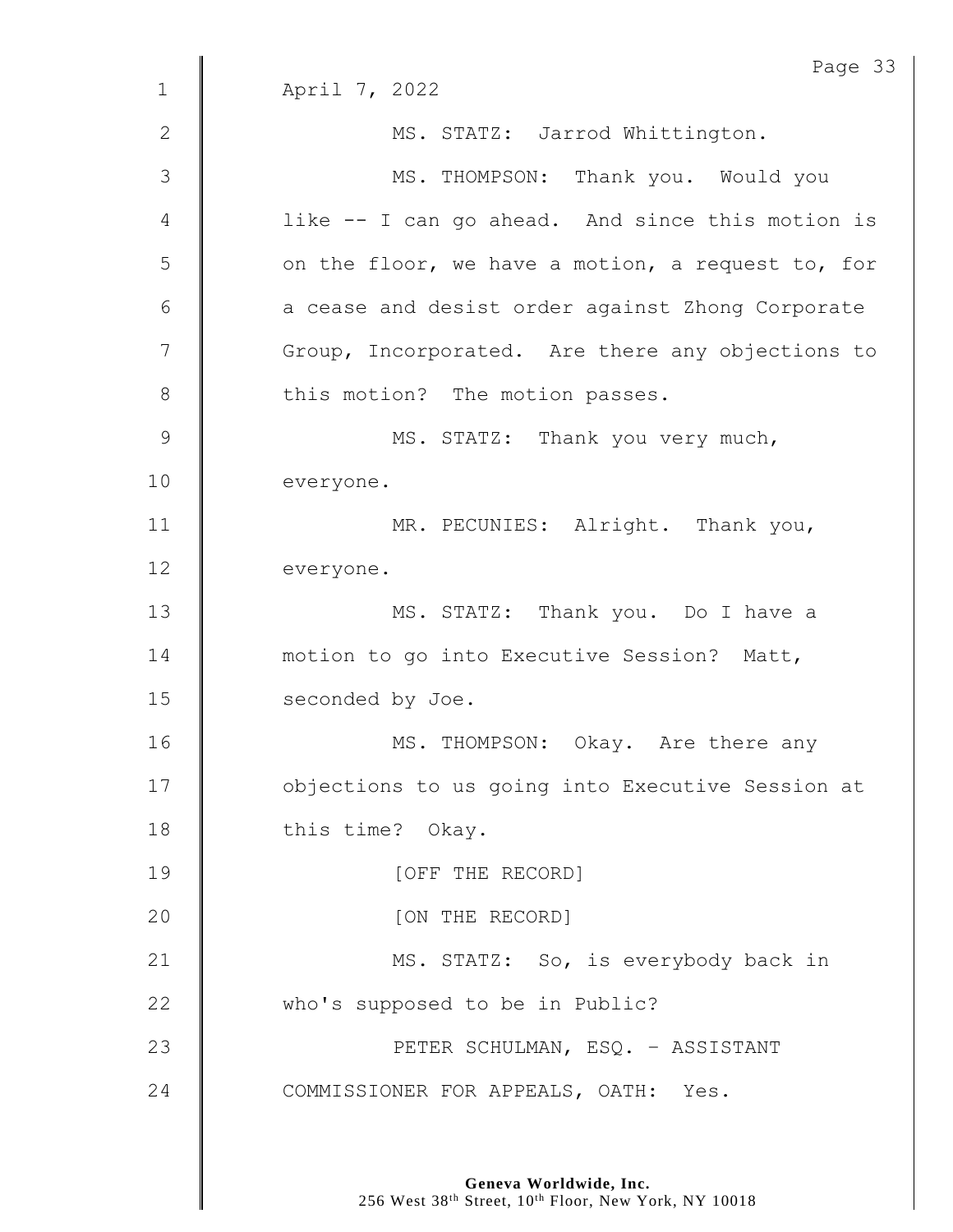|                | Page 34                                           |
|----------------|---------------------------------------------------|
| $\mathbf 1$    | April 7, 2022                                     |
| 2              | MS. STATZ: Okay. So, thank you very               |
| 3              | much, everyone, for your participation in the     |
| $\overline{4}$ | Executive Session. I would like to -- does        |
| 5              | anyone have any additional questions with respect |
| 6              | to the full, full Board appeal? Or are we ready   |
| $\overline{7}$ | to just make a motion to, to take a vote on that? |
| $\,8\,$        | I don't see that anyone has any questions on      |
| $\mathcal{G}$  | that, and I'd like a motion, please, so that we   |
| 10             | can make a determination with respect to the, to  |
| 11             | the full Board appeal.                            |
| 12             | MR. SHPETNER: Motion.                             |
| 13             | MS. STATZ: Tom Shpetner, motion, and              |
| 14             | seconded by? Madelynn.                            |
| 15             | MS. THOMPSON: Okay. At this time, I'm             |
| 16             | going to do a roll call. We're going to vote.     |
| 17             | The motion, I believe, is whether to find the     |
| 18             | general contractor in violation or to dismiss a-  |
| 19             | against a contract- contractor. Olga Statz?       |
| 20             | MS. STATZ: Dismiss.                               |
| 21             | MS. THOMPSON: Shamonda Graham is                  |
| 22             | abstaining because this comes, the case comes     |
| 23             | from her agency. Joseph Gregory?                  |
| 24             | MR. GREGORY: In violation.                        |
|                |                                                   |

Page 34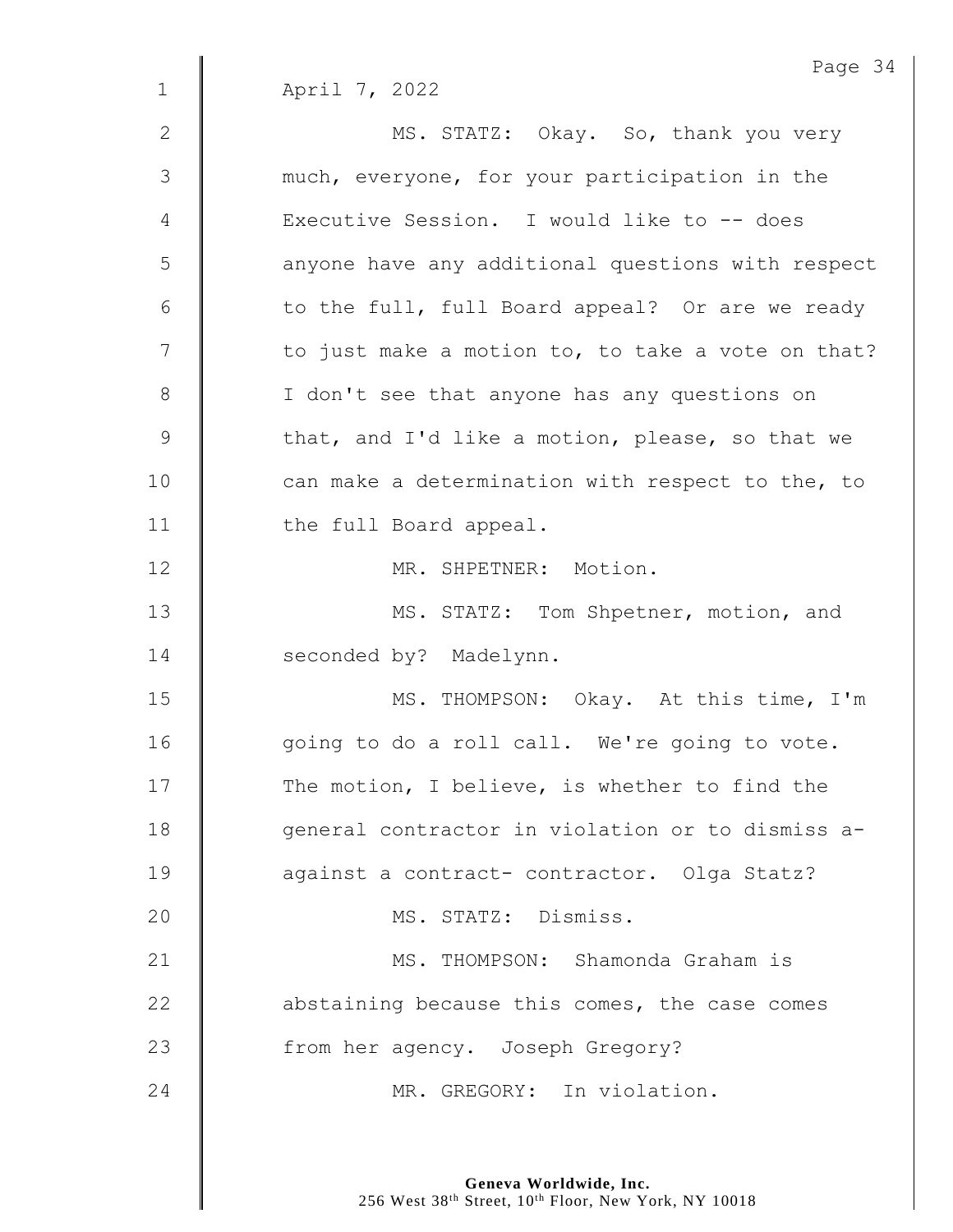|                | Page 35                                        |
|----------------|------------------------------------------------|
| $\mathbf 1$    | April 7, 2022                                  |
| $\mathbf{2}$   | MS. THOMPSON: Thank you. Elizabeth             |
| 3              | Knauer?                                        |
| $\overline{4}$ | MS. KNAUER: In violation.                      |
| 5              | MS. THOMPSON: Madelynn Liquori?                |
| $\sqrt{6}$     | MS. LIGUORI: In violation?                     |
| $\overline{7}$ | MS. THOMPSON: Jorge Martinez?                  |
| $8\,$          | MR. MARTINEZ: In violation.                    |
| $\mathcal{G}$  | MS. THOMPSON: Russell Pecunies?                |
| 10             | MR. PECUNIES: In violation.                    |
| 11             | MS. THOMPSON: Matthew Schneid?                 |
| 12             | MR. SCHNEID: Dismiss.                          |
| 13             | MS. THOMPSON: Thomas Shpetner?                 |
| 14             | MR. SHPETNER: Dismiss.                         |
| 15             | MS. THOMPSON: Matthew Smith?                   |
| 16             | MR. SMITH: In violation.                       |
| 17             | MS. THOMPSON: And Jarrod Whittington?          |
| 18             | MR. WHITTINGTON: Dismiss.                      |
| 19             | MS. THOMPSON: So it is six in favor of         |
| 20             | violation, four in favor of dismissal. Falls   |
| 21             | short of the seven required votes to make a    |
| 22             | determination.                                 |
| 23             | MS. STATZ: Therefore, as required in           |
| 24             | the regs and in the law, the Hearings decision |
|                |                                                |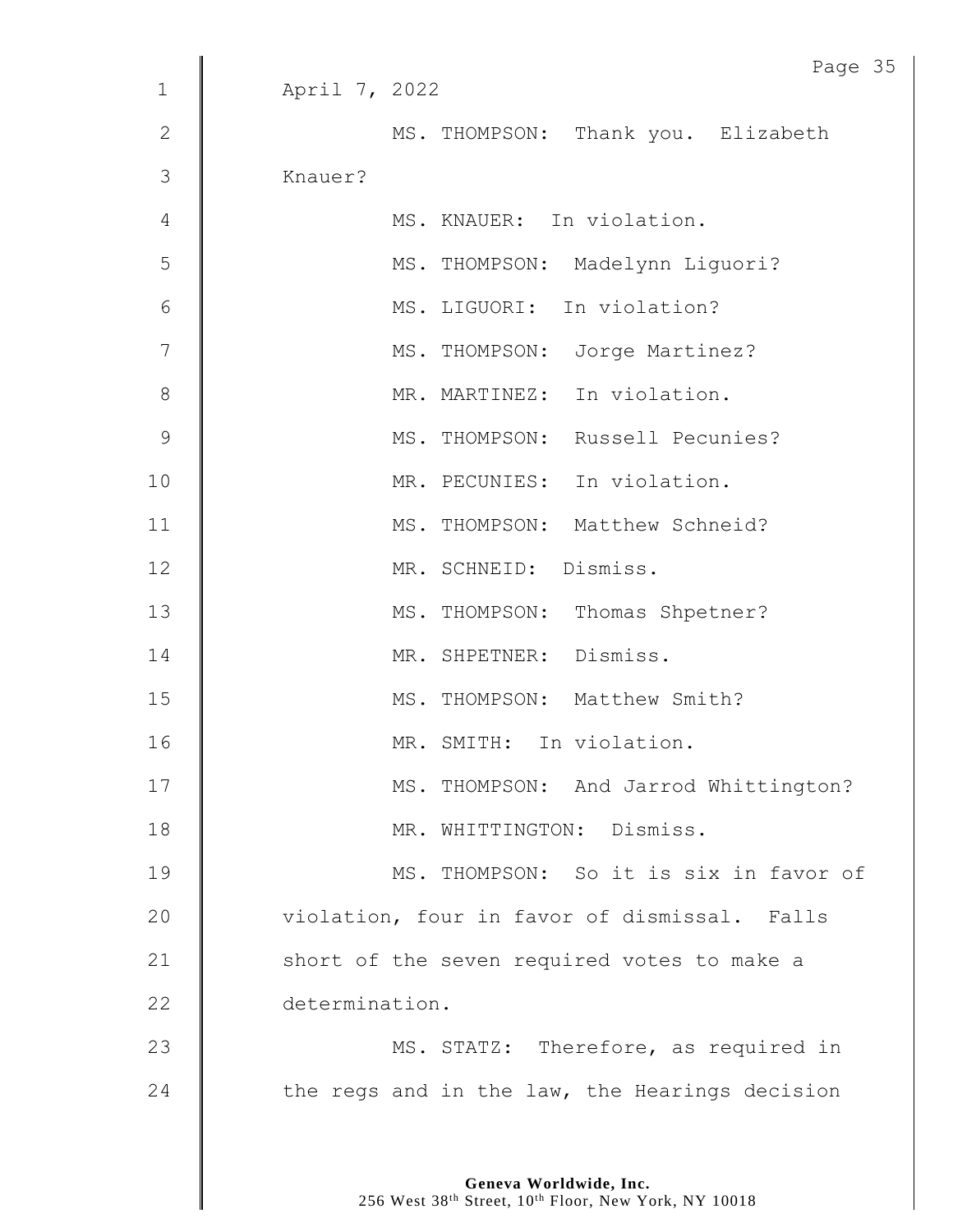|               | Page 36                                          |
|---------------|--------------------------------------------------|
| $\mathbf 1$   | April 7, 2022                                    |
| $\mathbf{2}$  | stands. And we will so inform the, the litigants |
| 3             | by letter.                                       |
| 4             | Are there any additional questions or            |
| 5             | concerns about that? Thank you very much.        |
| 6             | So we're going to turn to the part of            |
| 7             | our, of our meeting now where we select a date   |
| $\,8\,$       | for the next Board meeting. The, the suggested   |
| $\mathcal{G}$ | date is June 9th. Does that work for everybody?  |
| 10            | MR. MARTINEZ: Yes.                               |
| 11            | MR. SCHNEID: I, I happen to be out of            |
| 12            | town that week. But if, if I'm the only one,     |
| 13            | then you can proceed and I'll have to miss the   |
| 14            | meeting.                                         |
| 15            | MS. STATZ: Okay. Anybody else? Is --             |
| 16            | MS. GRAHAM: Give me one moment, guys.            |
| 17            | I'm checking my calendar.                        |
| 18            | MS. STATZ: Okay.                                 |
| 19            | MS. LIGUORI: I may also be out of the            |
| 20            | office that day.                                 |
| 21            | MS. STATZ: Is that you, Madelynn?                |
| 22            | MS. LIGUORI: Yes.                                |
| 23            | MS. STATZ: Okay.                                 |
| 24            | MS. GRAHAM: I'm good.                            |
|               |                                                  |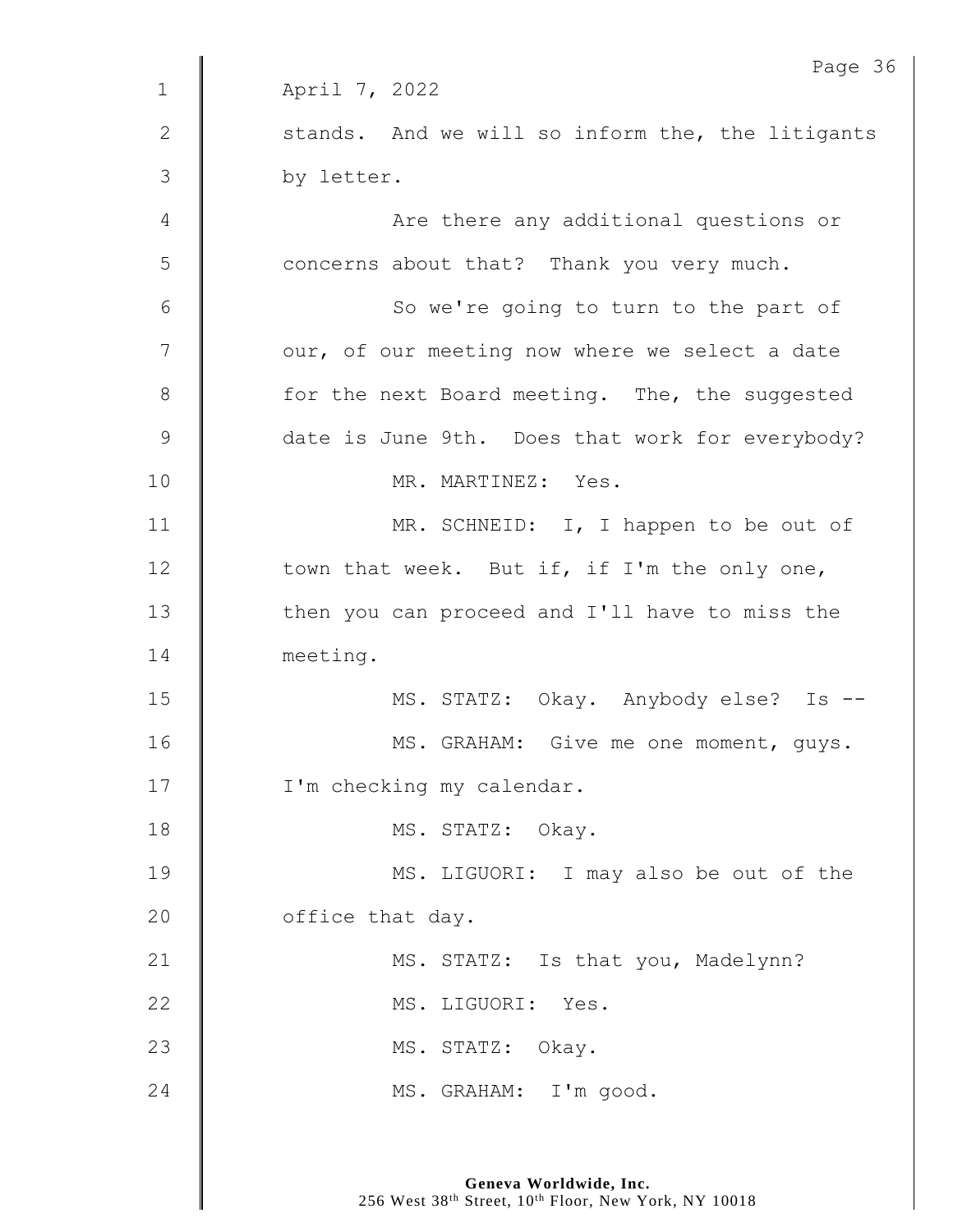|                | Page 37                                         |
|----------------|-------------------------------------------------|
| $\mathbf 1$    | April 7, 2022                                   |
| $\mathbf{2}$   | MS. STATZ: You're good. So we have --           |
| $\mathfrak{Z}$ | and everybody else is good? So that's           |
| 4              | potentially two. So should we look for another  |
| 5              | date where everybody can be there, if we're, if |
| 6              | we're down two people? The other dates are June |
| 7              | 2nd and June 16th. Is there one of those dates  |
| $8\,$          | where everybody pretty much thinks they can be, |
| $\mathsf 9$    | they're going to be around?                     |
| 10             | MR. WHITTINGTON: I could not, I could           |
| 11             | not do June 16th.                               |
| 12             | MS. STATZ: You can't, you cannot do             |
| 13             | June 16th?                                      |
| 14             | MR. WHITTINGTON: Cannot. I can do the,          |
| 15             | I can do the other two dates, but not the 16th. |
| 16             | MS. STATZ: Okay. How about the 2nd?             |
| 17             | Is everybody good on the 2nd?                   |
| 18             | MR. SMITH: I can't do June 2nd.                 |
| 19             | MS. STATZ: Okay. So let's, let's have           |
| 20             | the next Board meeting on June 2nd. Is that, is |
| 21             | that, does that work for you? No, Matt?         |
| 22             | MS. THOMPSON: I think Matt Smith said           |
| 23             | no to June 2nd. So there's two --               |
| 24             | [CROSSTALK] [10:35:54] [00:33:54]               |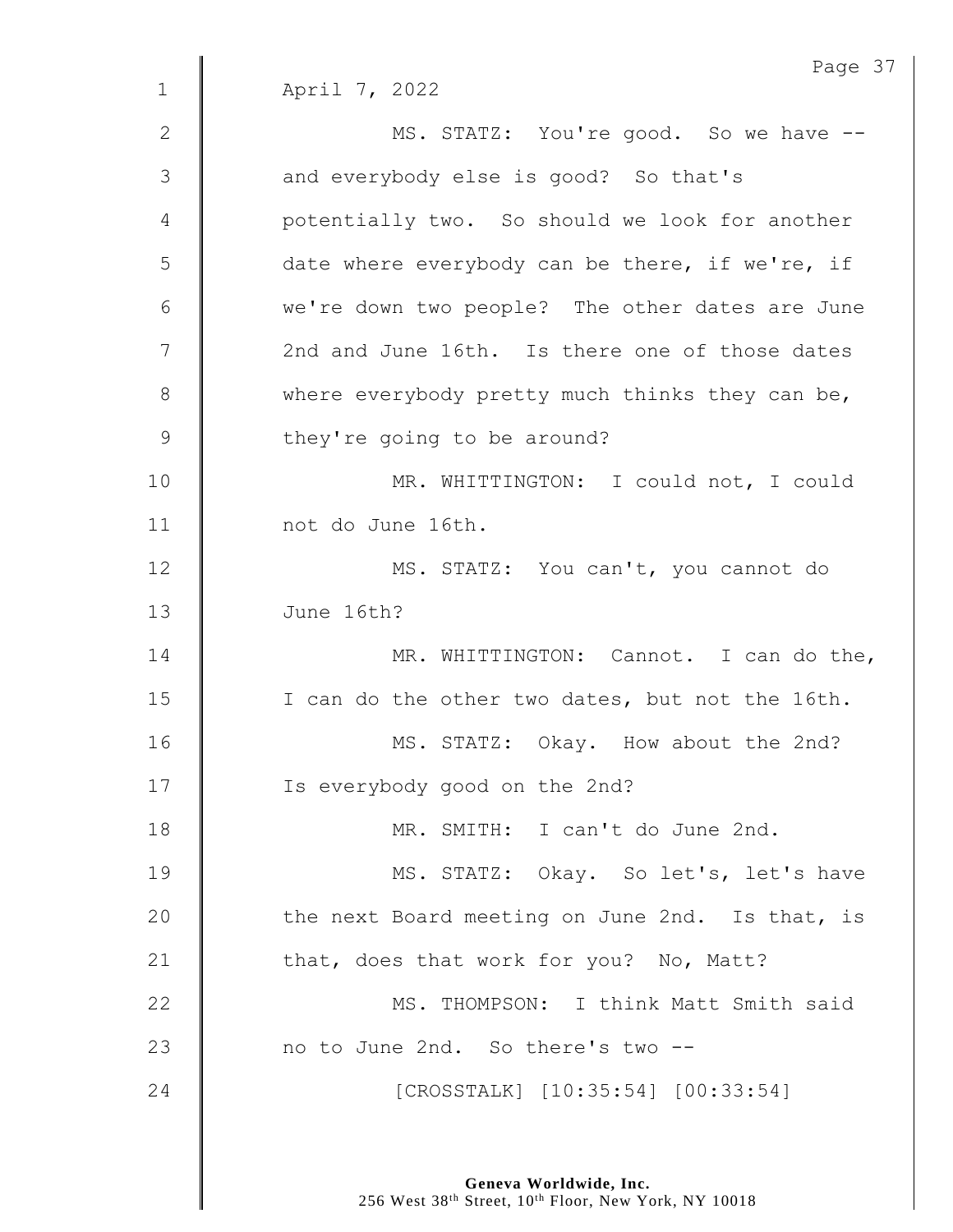|              | Page 38                                           |
|--------------|---------------------------------------------------|
| $\mathbf{1}$ | April 7, 2022                                     |
| $\mathbf{2}$ | MS. THOMPSON: -- out on June 2nd.                 |
| 3            | MS. STATZ: So, wait a minute. How many            |
| 4            | people would be out on June 2nd? Matt.            |
| 5            | MS. THOMPSON: And --                              |
| 6            | MS. STATZ: Who else?                              |
| 7            | MS. THOMPSON: Jarrod.                             |
| 8            | MS. STATZ: No, Jarrod can do June 2nd.            |
| 9            | MR. WHITTINGTON: No, I'm, I'm available           |
| 10           | June 2nd.                                         |
| 11           | MS. THOMPSON: Okay.                               |
| 12           | MS. STATZ: He's not available June                |
| 13           | 16th, so $-$ -                                    |
| 14           | MS. THOMPSON: Okay.                               |
| 15           | MS. STATZ: So, at this point, since               |
| 16           | it's, we're trying not to have more than one      |
| 17           | person who can't make it, is that, does that work |
| 18           | for you, Matt? Can we, would that be okay if we   |
| 19           | proceed on June 2nd? Because you would be the     |
| 20           | only one out. Is that okay? You're good? So,      |
| 21           | can you, if you could send someone else in for    |
| 22           | you, Matt, that would be great. Thank you.        |
| 23           | So let's do, let's, let's say June 2nd.           |
| 24           | Do I have a motion? Matt moves. Do I have a       |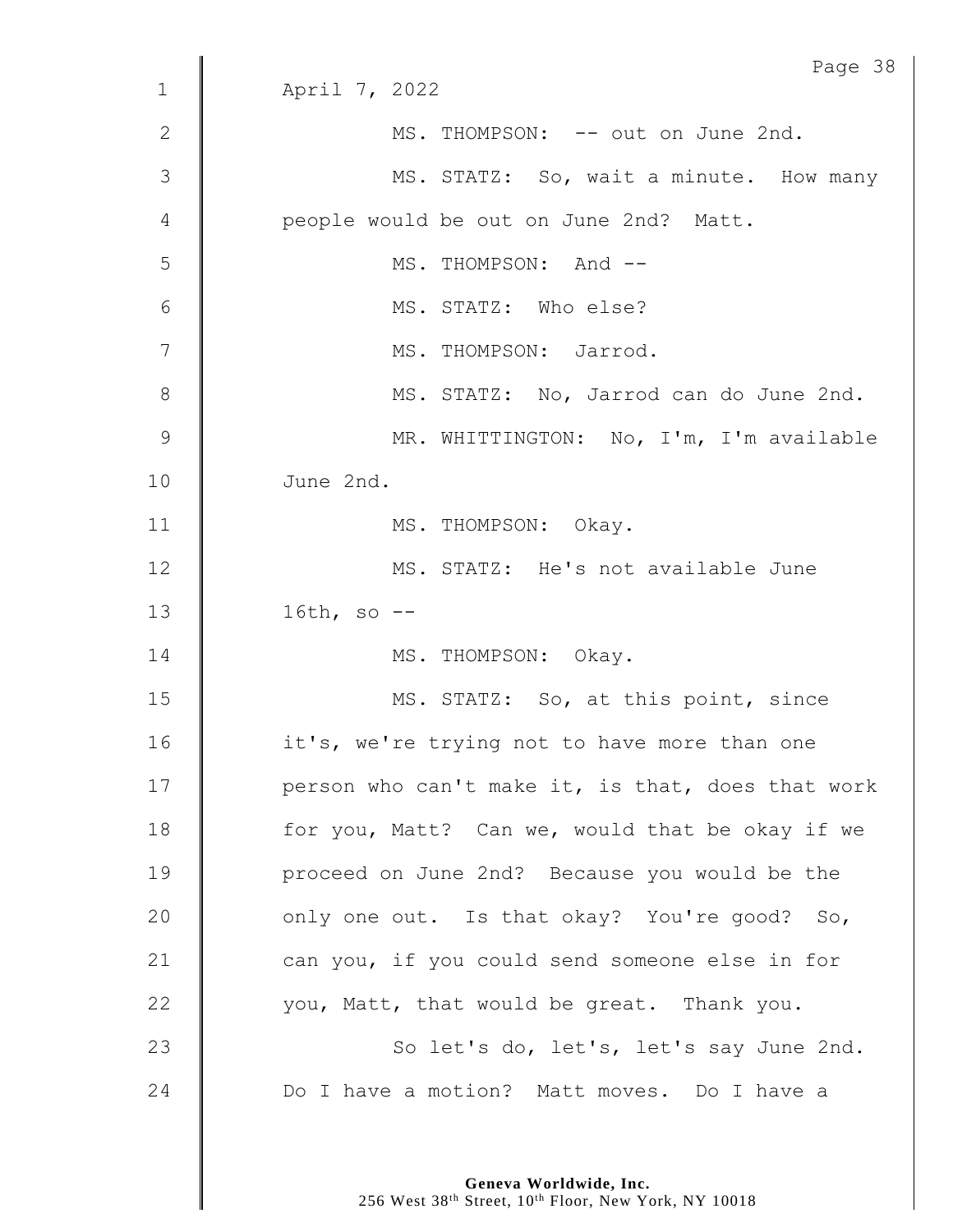|               | Page 3!                                         |
|---------------|-------------------------------------------------|
| $\mathbf 1$   | April 7, 2022                                   |
| $\mathbf{2}$  | second? Elizabeth.                              |
| 3             | MS. THOMPSON: And I'll roll call. Any           |
| 4             | objections to our next meeting on June 2nd?     |
| 5             | There being none, our next meeting date is June |
| 6             | 2, 2022.                                        |
| 7             | MS. STATZ: Thank you so much,                   |
| 8             | everybody. It's always so nice to see everyone. |
| $\mathcal{G}$ | Are we done? Or are there any questions? Thanks |
| 10            | a lot.                                          |
| 11            | MS. KNAUER: I just wanted to extend a           |
| 12            | welcome to the new Commissioner, the incoming   |
| 13            | Commissioner.                                   |
| 14            | MS. STATZ: Yes.                                 |
| 15            | MR. REHMAN: Thank you, Elizabeth.               |
| 16            | MR. SCHNEID: Same here. Welcome.                |
| 17            | MS. GRAHAM: Welcome aboard.                     |
| 18            | MR. REHMAN: Thanks, everyone. I                 |
| 19            | appreciate it.                                  |
| 20            | MS. GRAHAM: Pun intended.                       |
| 21            | MR. REHMAN: And I learned a lot from            |
| 22            | today's meeting, so thank you.                  |
| 23            | MR. SHPETNER: Good luck.                        |
| 24            | MS. STATZ: Thank you very much. Bye,            |
|               |                                                 |

Page 39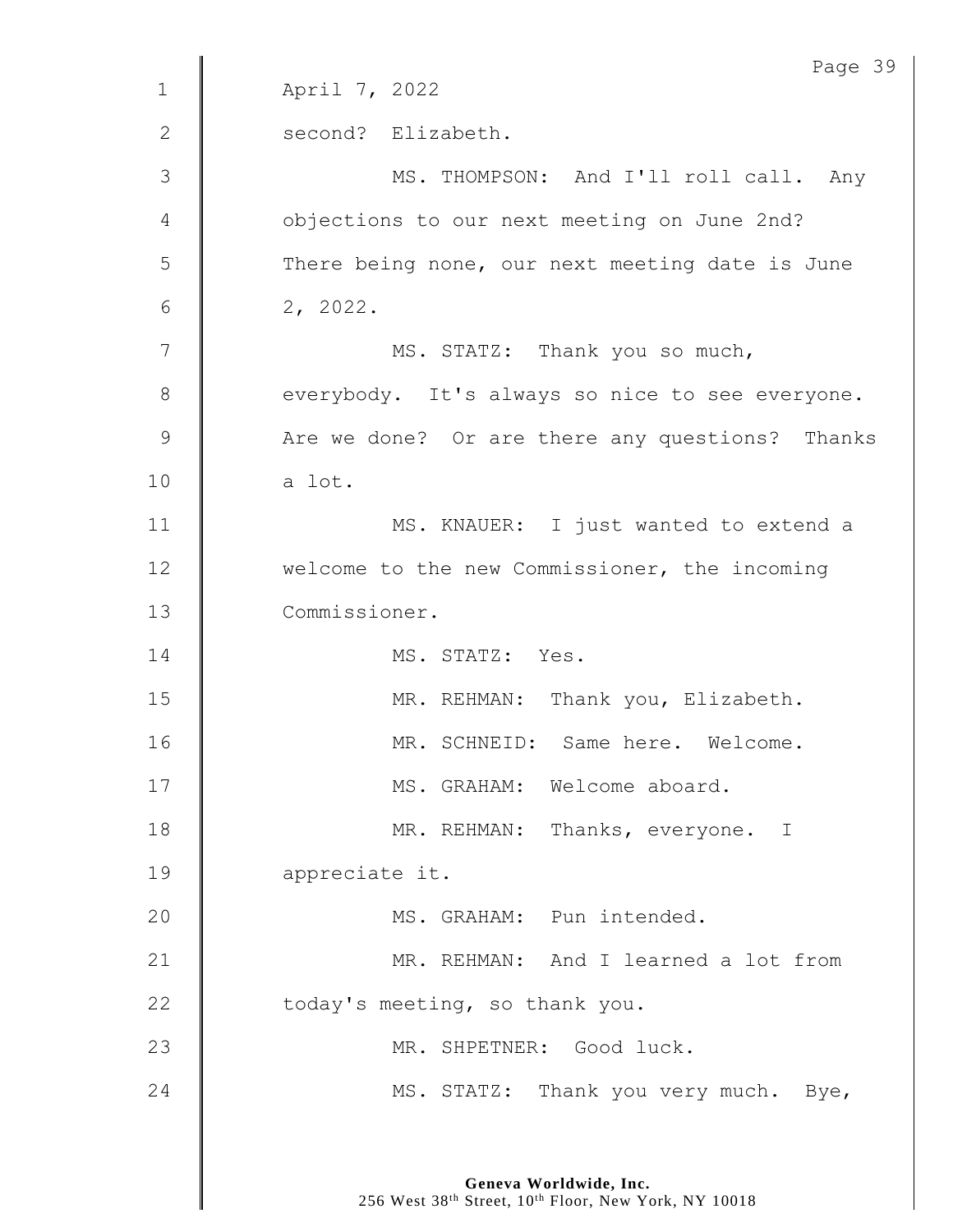|                |                                       | Page 40 |  |
|----------------|---------------------------------------|---------|--|
| $\mathbbm{1}$  | April 7, 2022                         |         |  |
| $\overline{c}$ | everybody. Be well.                   |         |  |
| $\mathfrak{Z}$ | ALL: Bye.                             |         |  |
| $\overline{4}$ | (The board meeting concluded at 10:37 |         |  |
| $\overline{5}$ | $\texttt{a.m.})$                      |         |  |
| $\overline{6}$ |                                       |         |  |
| $\overline{7}$ |                                       |         |  |
| 8              |                                       |         |  |
| 9              |                                       |         |  |
| $10$           |                                       |         |  |
| $11\,$         |                                       |         |  |
| $12\,$         |                                       |         |  |
| $13$           |                                       |         |  |
| $14\,$         |                                       |         |  |
| $15$           |                                       |         |  |
| 16             |                                       |         |  |
| $17\,$         |                                       |         |  |
| $1\,8$         |                                       |         |  |
| 19             |                                       |         |  |
| $20$           |                                       |         |  |
| 21             |                                       |         |  |
| 22             |                                       |         |  |
| 23             |                                       |         |  |
| 24             |                                       |         |  |
|                |                                       |         |  |